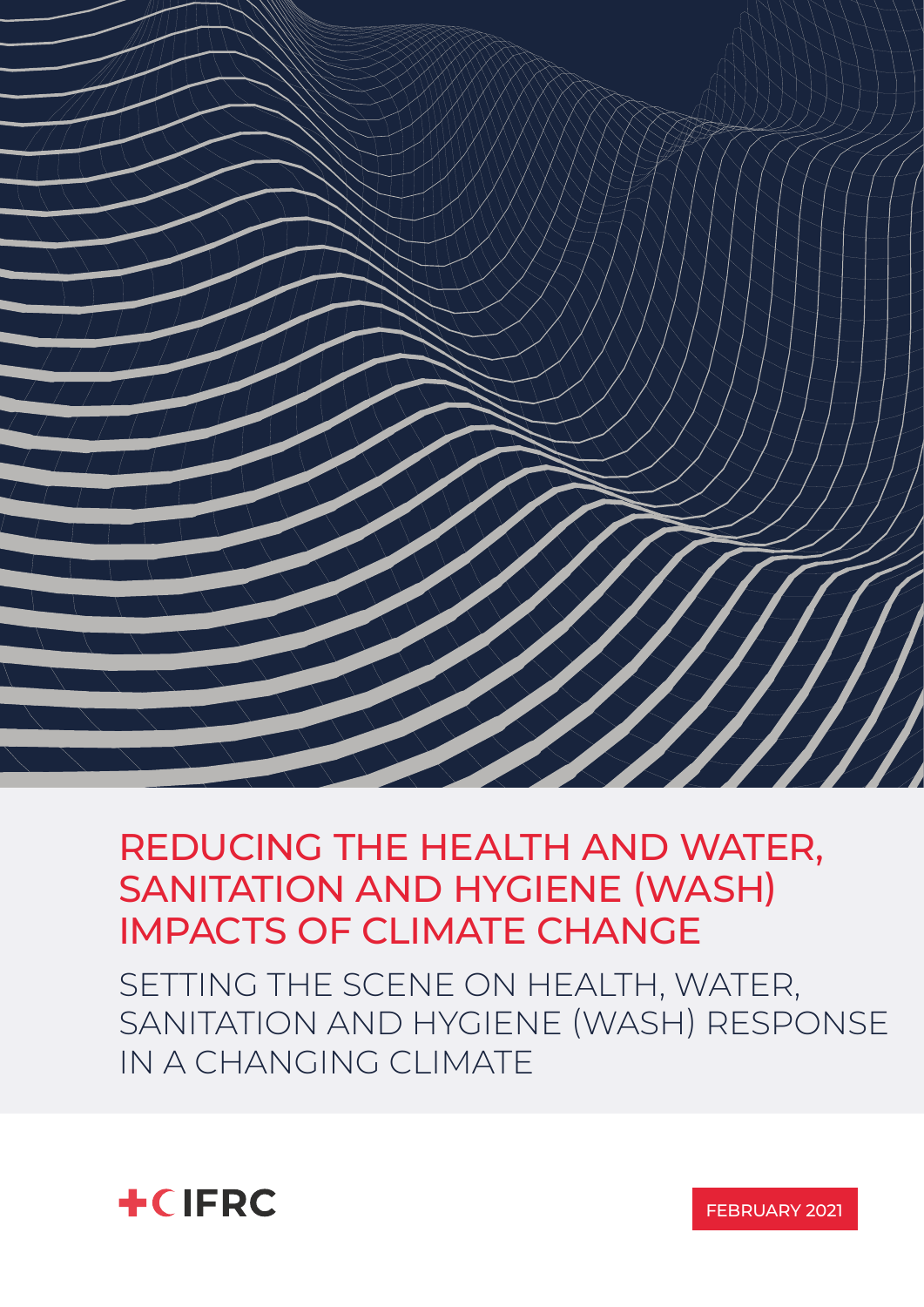### **CONTENTS**

|                                    | <b>INTRODUCTION</b>                                            | 4                 |
|------------------------------------|----------------------------------------------------------------|-------------------|
| 1.                                 | <b>MAJOR HEALTH IMPACTS RELATED TO CLIMATE CHANGE</b>          | 5                 |
| 1.1                                | HEALTH, LIVELIHOODS AND NUTRITION                              | 5                 |
| 1.2                                | <b>VECTOR-BORNE DISEASES</b>                                   | 6                 |
| 1.3                                | <b>WATER-BORNE DISEASES</b>                                    | 6                 |
| 1.4                                | <b>HEATWAVES</b>                                               | 7                 |
| 1.5                                | <b>AIR POLLUTION</b>                                           | 7                 |
| 1.6                                | AGGRAVATED HEALTH IMPACTS IN CONFLICT                          |                   |
|                                    | AND DISPLACEMENT                                               | 8                 |
| 1.7                                | MENTAL HEALTH AND PSYCHOSOCIAL SUPPORT (MHPSS)                 | 9                 |
| 1.8                                | SEXUAL AND REPRODUCTIVE HEALTH                                 | 9                 |
| 1.9                                | COVID-19 AND CLIMATE                                           | 10                |
| 2.                                 | <b>IFRC PLANS TO ADDRESS CLIMATE-RELATED HEALTH CHALLENGES</b> | -11               |
| 2.1                                | PROGRAMMATIC MODALITIES                                        | $12 \overline{ }$ |
| 3.                                 | <b>EXAMPLES OF OPPORTUNITIES FOR ACTION</b>                    | 16                |
| 3.1                                | COMMUNITY-BASED SURVEILLANCE AND                               |                   |
|                                    | EARLY WARNING EARLY DETECTION                                  | 18                |
| 3.2                                | HEALTH AND CLIMATE ASSESSMENTS                                 | 18                |
| 3.3                                | <b>HEAT ACTION</b>                                             | 18                |
| 3.4                                | <b>VECTOR-BORNE DISEASES</b>                                   | 19                |
| 3.5                                | <b>WATER-BORNE DISEASES</b>                                    | 19                |
| 3.6                                | <b>WASTE MANAGEMENT</b>                                        | 19                |
| 3.7                                | <b>INDOOR POLLUTION</b>                                        | 20                |
| 3.8                                | MENTAL HEALTH AND PSYCHOSOCIAL SUPPORT (MHPSS)                 | 20                |
| 3.9                                | COVID-19 RECOVERY AND CLIMATE ACTION                           | 21                |
| 3.10                               | RESILIENT HEALTH SYSTEMS                                       | 21                |
| 3.11                               | <b>ONE HEALTH</b>                                              | 22                |
| 3.11                               | ADVOCACY AND PARTNERSHIPS TO PROMOTE LOCAL HEALTH              |                   |
|                                    | INITIATIVES IN ADAPTATION STRATEGIES                           | 22                |
| 4.                                 | <b>TARGETS FOR SUCCESS</b>                                     | 23                |
| <b>ANNEX 1. GUIDING PRINCIPLES</b> |                                                                | 24                |
| <b>ANNEX 2. KEY DOCUMENTS</b>      |                                                                | 26                |
|                                    | <b>INTERNATIONAL RED CROSS AND RED CRESCENT MOVEMENT</b>       |                   |
| <b>OTHERS</b>                      |                                                                | 26                |
| <b>REFERENCES</b>                  |                                                                | 27                |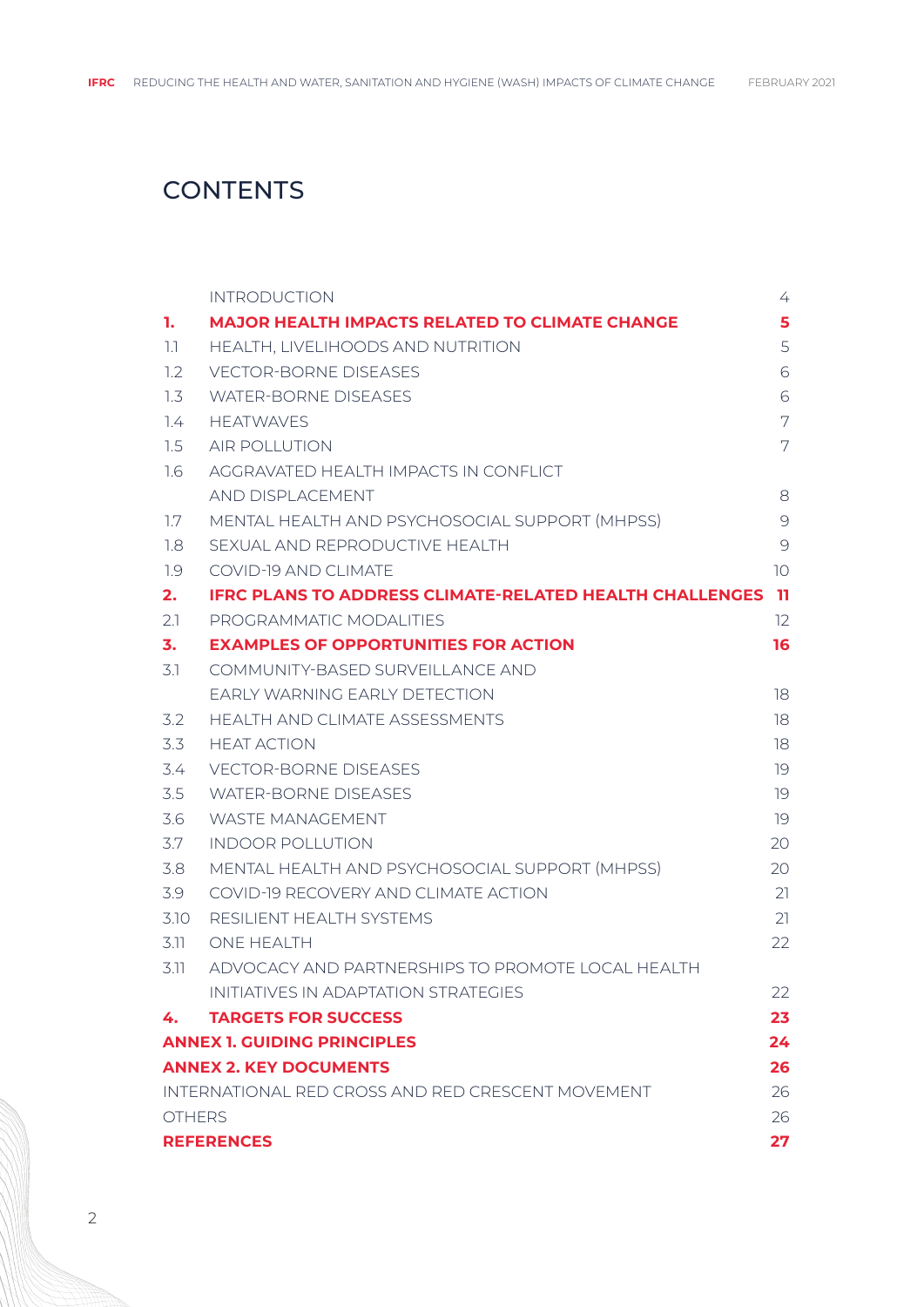**This paper is a resource for National Red Cross Red Crescent Societies and their partners seeking to address health risks that are aggravated by climate change. It outlines the adverse impacts of climate change on human health and seeks to unpack the second pillar of the [Movement Ambitions to Address the Climate Crisis,](https://media.ifrc.org/ifrc/wp-content/uploads/sites/5/2020/02/Movement-Climate-Ambitions-2020-final.pdf) which focuses on reducing the health impacts of climate change. It frames Red Cross and Red Crescent commitments on health and WASH in a changing climate, in particular for the most vulnerable. It explores the urgency of climate action with respect to health and offers examples for action for National Societies and partners.**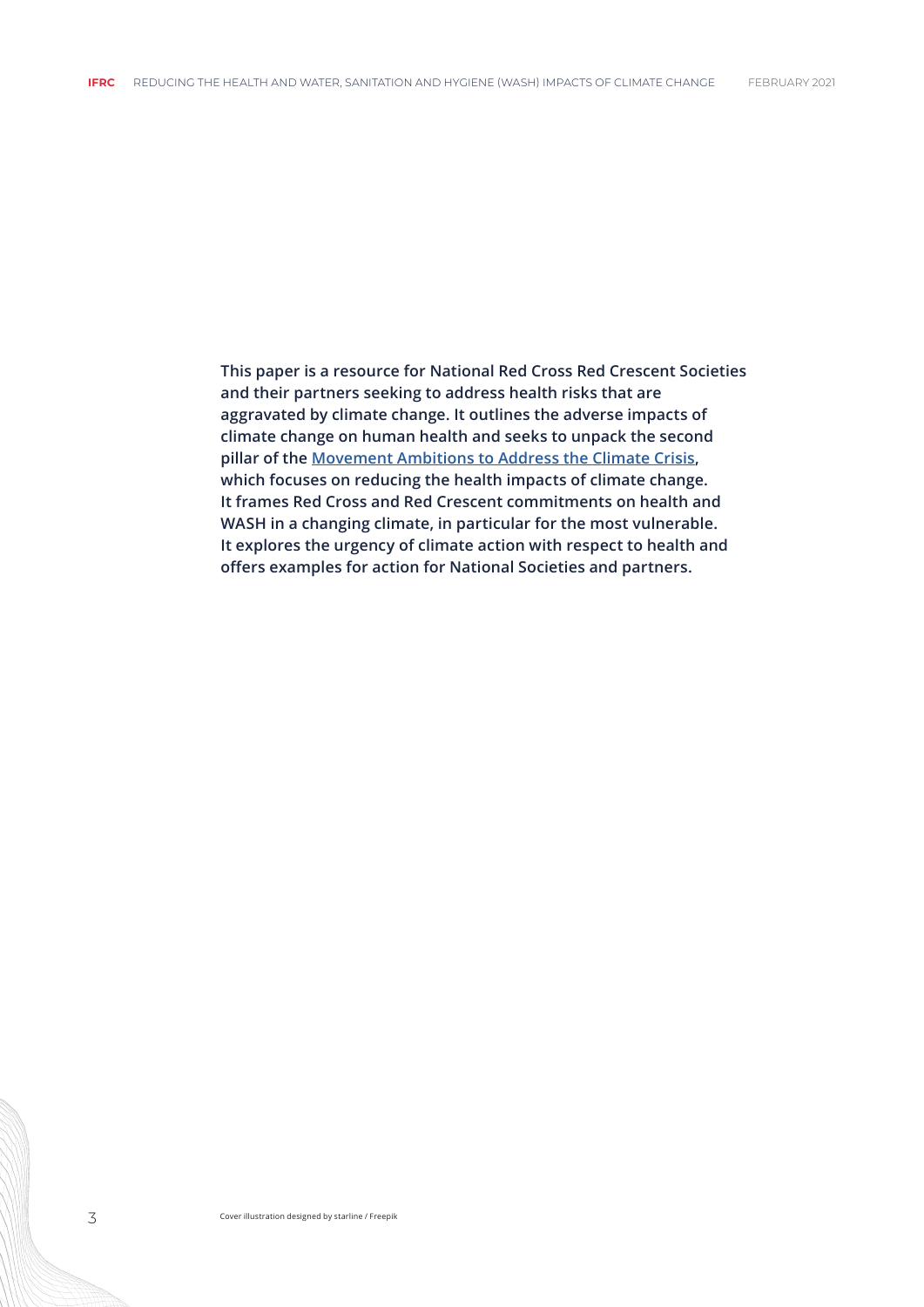#### <span id="page-3-0"></span>INTRODUCTION

Climate change is one of the greatest threats to public health in the 21st century. It is a humanitarian emergency, requiring urgent action globally at scale. The number of climate- and weather-related disasters has been increasing since the 1960s, and has risen almost 35 per cent since the 1990s, according to [World](https://media.ifrc.org/ifrc/world-disaster-report-2020/)  [Disasters Report 2020](https://media.ifrc.org/ifrc/world-disaster-report-2020/). Climate change has already been killing people and devastating lives and livelihoods every year, and it will only get worse without immediate and determined action [[WDR 2020\]](https://media.ifrc.org/ifrc/world-disaster-report-2020/). Currently climate change already causes an estimated 150,000 deaths annually [[WHO/UNEP HELI \[2\]\]](https://media.ifrc.org/ifrc/wp-content/uploads/sites/5/2020/02/Movement-Climate-Ambitions-2020-final.pdf). A conservative projection by WHO estimates that approximately 250,000 additional deaths will occur each year due to climate change between 2030 and 2050 [[WHO 2014](https://apps.who.int/iris/bitstream/handle/10665/134014/9789241507691_eng.pdf?sequence=1&isAllowed=y)].

Climate change is widening inequalities and creating new vulnerabilities through its impacts on health and WASH, nutrition, livelihoods, air quality, labour productivity and income, and displacement amongst others (*See Figure 2*). According to the Intergovernmental Science-Policy Platform on Biodiversity and Ecosystem Services [\(IBPES\)](https://zenodo.org/record/3553579#.YGwduxMzbUJ), current trends in biodiversity loss and ecosystems degradations undermine progress towards 80 per cent (35 out of 44) of the Sustainable Development Goals related to poverty, hunger, health, water, cities, climate, oceans and land [[IBPES 2019](https://zenodo.org/record/3553579#.YGwfoRMzbUJ)]. Climate change could push more than 100 million people within developing countries below the poverty line by 2030 [World Bank, [Shockwaves report, 2015\]](https://www.worldbank.org/en/topic/climatechange/brief/shock-waves-managing-the-impacts-of-climate-change-on-poverty-background-papers).

The marginalized and the poorest with limited adaptive capacity, who do not have the resources to access to health and protect themselves from disasters and who, more often than not, live in areas where climate impacts like floods, droughts and storms hit hardest, are forced to make do with limited health services. Women and girls are disproportionately impacted, experiencing unequal access to resources and decision-making, especially in areas faced with high levels of poverty. It is important to identify gender-sensitive strategies that respond to this [\(UNDP, Gender and Climate Change 2017\)](https://media.ifrc.org/ifrc/wp-content/uploads/sites/5/2020/02/Movement-Climate-Ambitions-2020-final.pdf). The IFRC network is committed to meet the urgency and scale of the climate crisis, which is strongly reflected in [IFRC Health and Care Framework 2030](https://media.ifrc.org/ifrc/wp-content/uploads/sites/5/2020/02/Movement-Climate-Ambitions-2020-final.pdf) and IFRC [Strategy 2030.](https://future-rcrc.com/strategy-2030/) Reducing the health impacts of climate change is one of the key pillars of the [Movement's climate ambitions 2020.](https://media.ifrc.org/ifrc/wp-content/uploads/sites/5/2020/02/Movement-Climate-Ambitions-2020-final.pdf)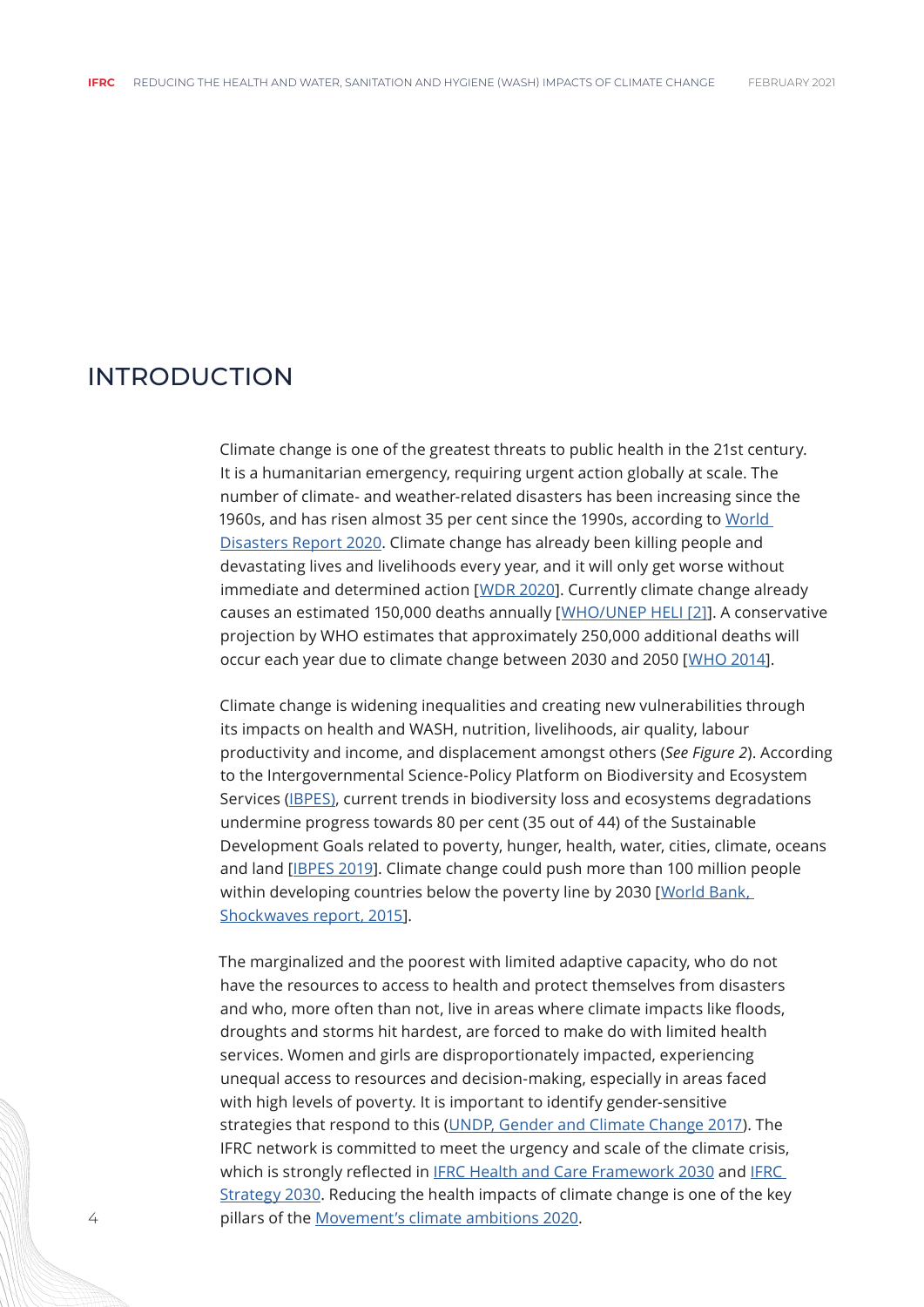### <span id="page-4-0"></span>1. MAJOR HEALTH IMPACTS RELATED TO CLIMATE CHANGE

**Climate change is adversely affecting human health**, directly through exposure to hazards and indirectly through natural and socio-economic systems. Intersecting issues such as annual variability and rising frequency and intensity of extreme weather, pressures on natural resources, voluntary and involuntary migration and rapid urbanization have serious consequences on both physical as well as mental health and well-being. Health systems face moving targets as both vulnerabilities and the population at risk are constantly evolving and expanding in all regions of the world. The first four sections below are listing direct health impacts of climate change; the next five focus on the more indirect health impacts of climate change or on contexts that require specific attention.

#### 1.1 HEALTH, LIVELIHOODS AND NUTRITION

Over 70 per cent of global rain-fed agriculture and the 1.3 billion people dependent on deteriorating agricultural land are **at risk of losing their livelihoods and from nutritional insecurity** given the shifting patterns and extremes of temperature and precipitation. Climate change is expected to depress growth in global agriculture yields up to 30 per cent by mid-century unless adaptation efforts are undertaken [\[Global Commission on Adaptation 2019](https://gca.org/reports/)].

CO<sub>2</sub> concentrations affect the quantity and nutritional value of staple crops and will drive *hidden-hunger crises* by adding an extra 122 million people who are protein-deficient, an extra 175 million who are zinc deficient, and 1.4 billion women and children under five in countries with high levels of anaemia losing more than 4 per cent of their dietary iron [\[Smith](https://www.actu-environnement.com/media/pdf/news-31889-nutriment-aliments.pdf) *et al.* 2018]. The UN Food and Agriculture Organization (FAO) suggests that the world is off track to achieve zero hunger by 2030. On current trends, the number of people affected by hunger would surpass 840 million by 2030. In 2019, one in ten individuals globally (nearly 750 million) were exposed to severe levels of food insecurity. According to the World Bank [\[2020](https://blogs.worldbank.org/voices/2020-year-review-impact-covid-19-12-charts)], the Covid-19 pandemic may add between 83 and 132 million people to the total number of undernourished in the world in 2020 (depending on the economic growth scenario).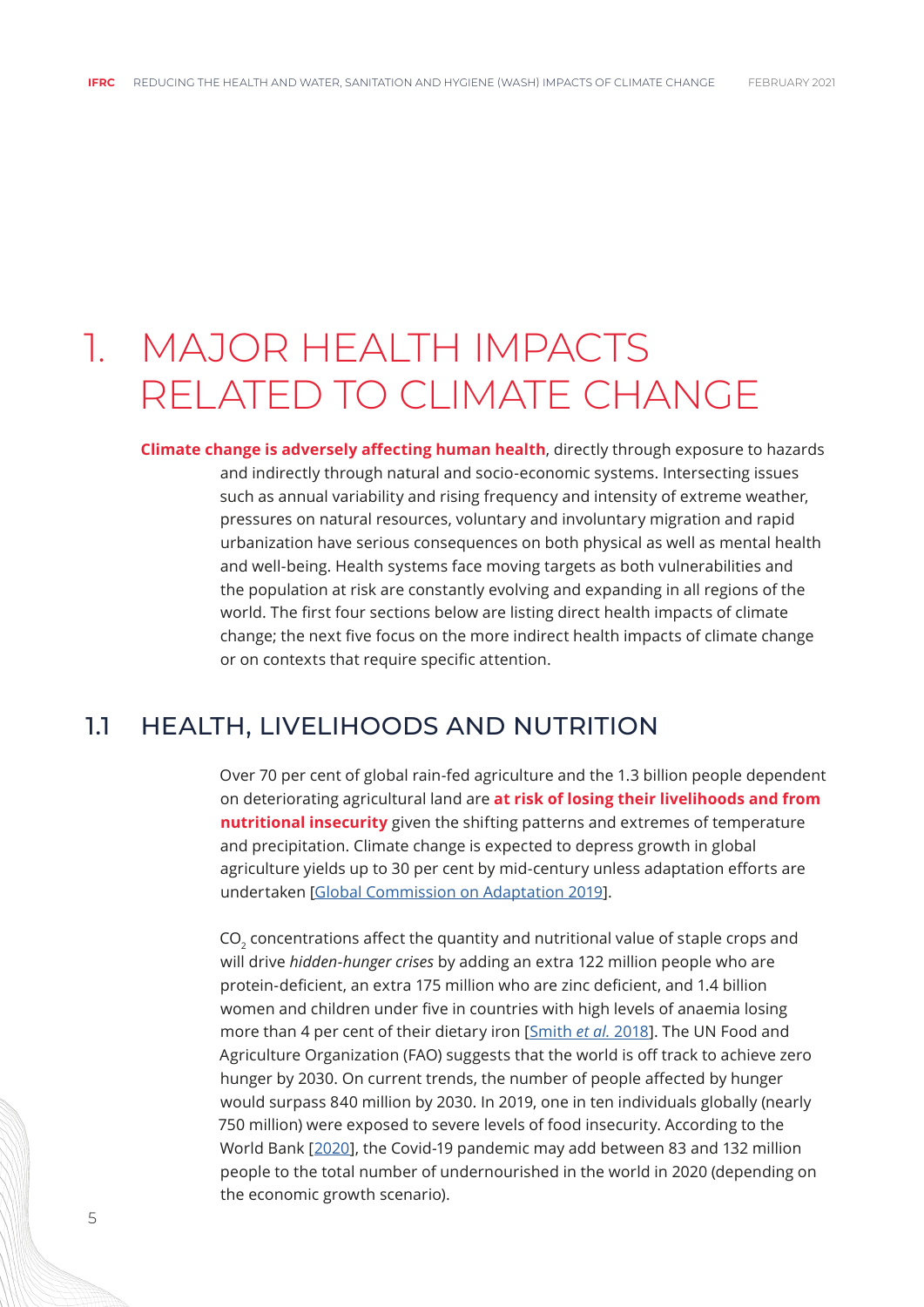#### <span id="page-5-0"></span>1.2 VECTOR-BORNE DISEASES

**Impacts are escalating faster than anticipated** and are already being felt across the world, with climate-vulnerable communities hit the hardest. Vector-borne diseases represent up to one sixth of illness and disability suffered around the world. An estimated 1 billion people are infected annually with vector-borne diseases, including malaria, dengue, schistosomiasis, leishmaniasis, Chagas disease, yellow fever, lymphatic filariasis and onchocerciasis. The WHO says that over half of the global population is at risk [[WHO 2014\]](https://apps.who.int/iris/bitstream/handle/10665/111008/WHO_DCO_WHD_2014.1_eng.pdf). Climate change will affect vector range (expansion/contractions), influence life cycles of vectors as well as reproduction rate of parasites and potentially lengthen/shorten seasonal activity of vectors and the risks associated with bites [[Semenza](https://www.ncbi.nlm.nih.gov/pmc/articles/PMC5812531/) *et al.* 2018]. Scientists estimate up to 6 billion people could be at risk of dengue by 2085 [[Hales](https://pubmed.ncbi.nlm.nih.gov/12243917/) *et al.* 2002] due to a variety of factors, such as rapid urbanization, increased global travel and climate change. However, the climate change impacts on vectors is not uniform, forcing communities and individuals to adapt to changing risks: increases in infection will occur in some areas where there is less experience with (and therefore less resilience to) these diseases, and decrease in others [[Ryan](https://malariajournal.biomedcentral.com/articles/10.1186/s12936-020-03224-6) *et al.* 2020]. Over 70 per cent of diseases are vector-borne or zoonotic in origin [[Morens](https://www.ncbi.nlm.nih.gov/pmc/articles/PMC7428724/) *et al.* 2020, [Morens](https://pubmed.ncbi.nlm.nih.gov/15241422/) *et al.* 2004], which calls for effective routine monitoring of evolving risks and vulnerabilities using the one-health approach (plant, animal and human health surveillance and response).

#### 1.3 WATER-BORNE DISEASES

Climate change increases rainfall variability; too much and too little rain both have a severe impact on human health. Around four in ten people are affected globally by water scarcity [[WHO 2018\]](https://www.who.int/news-room/facts-in-pictures/detail/health-and-climate-change) and water security for 80 per cent of the world's population is under threat [Ebi *[et al.](https://www.who.int/globalchange/181008_the_1_5_healthreport.pdf)* 2019]. The number of people lacking sufficient water at least one month per year is projected to increase from 3.6 billion today to more than 5 billion by 2050 [\[Global Commission on Adaptation 2019\]](https://gca.org/reports/). At least 25 per cent of global health-care facilities already lack basic water services and 20 per cent have no sanitation service [[WHO/UNICEF 2019](https://apps.who.int/iris/bitstream/handle/10665/311620/9789241515504-eng.pdf)]. Although there are financial, technological and physiological limits, **prioritizing adaptation, including measures to adapt to increased water scarcity, is critical in the fight to reduce the impacts of climate change.** Changes in rainfall have **altered distribution of some water-borne illnesses** and disease vectors, for some vulnerable populations globally, according to the IPCC. Diarrhoeal disease, mostly resulting from contaminated water and food sources, is a leading cause of child mortality and morbidity around the world. For instance, according to the WHO, diarrhoea is a major cause of malnutrition, and malnourished children are more likely to fall ill from it, thus creating a vicious circle [[WHO 2017\]](https://www.who.int/news-room/fact-sheets/detail/diarrhoeal-disease).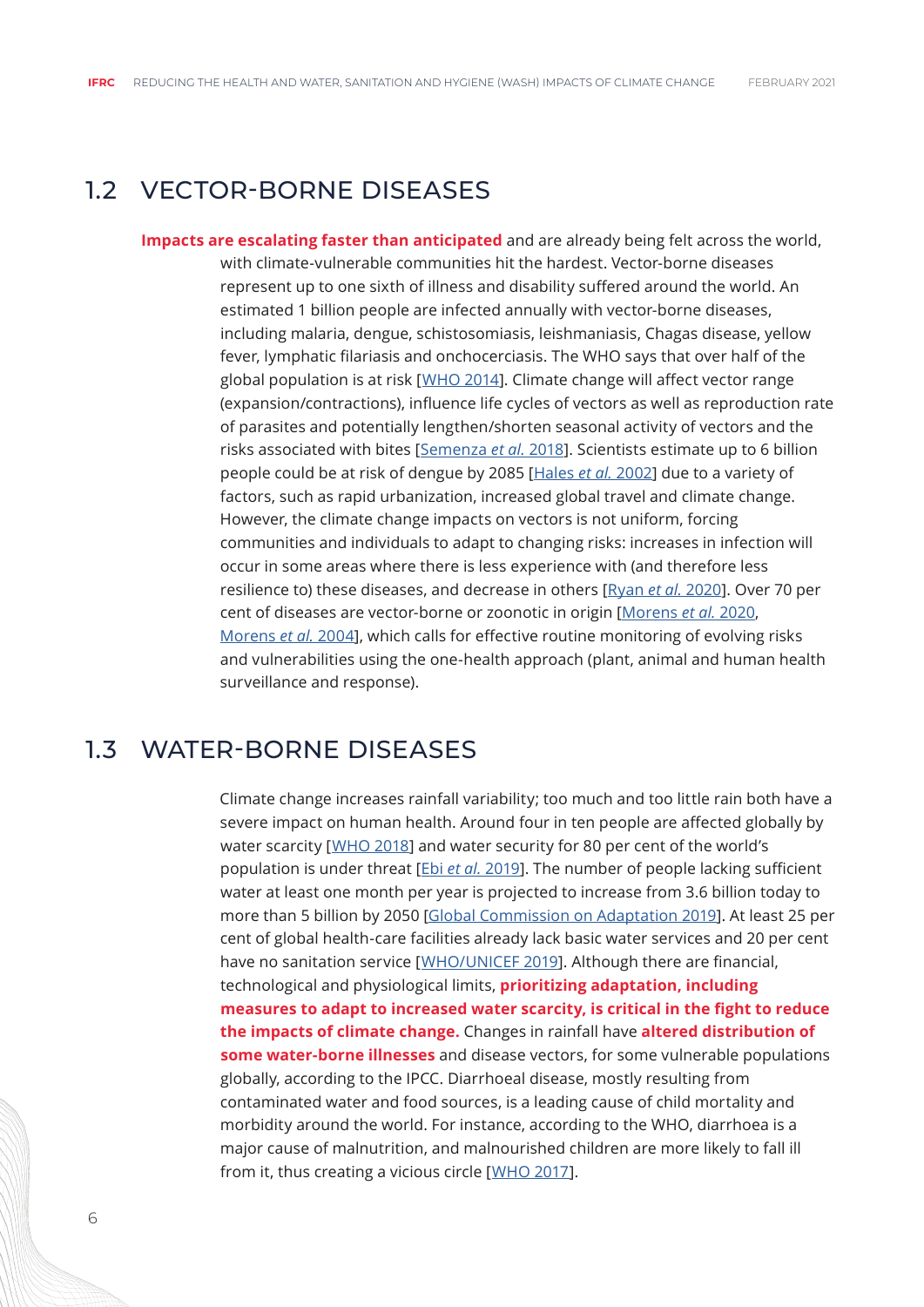#### <span id="page-6-0"></span>1.4 HEATWAVES

In many parts of the world, **more intense and frequent heatwaves** are occurring due to climate change. The frequency and intensity of heat is expected to rise further in most land regions (high confidence) [Ebi *et al.* [2019\]](https://www.who.int/globalchange/181008_the_1_5_healthreport.pdf). Extreme heat is most acutely felt in cities, where the urban heat-island effect exacerbates extreme temperatures. With rapid urbanization, even more people will be exposed and impacted by extreme heat in the coming decades. Heatwaves are (a) hitting everywhere (e.g. making it the most deadly disaster events of 2019 and 2020 in Europe); and (b) heat mortality is very poorly registered, so we don't even know how big the problem is, especially in developing countries, where we see the impacts are enormous. Extreme heat is a risk to human health and well-being. The elderly, street vendors, young children, those with pre-existing medical conditions, and people living in informal settlements are amongst the most vulnerable to the heat. Extreme heat can occur over large geographic areas and can combine with other factors such as humidity to increase the risk of negative health impacts and death. However, there are many simple, low-cost solutions that can save lives and need to be urgently adopted in cities across the world to adapt to this increase in heat risk.<sup>1</sup> The *Lancet Countdown* report of 2019 says we might face nearly 1 million work life-years lost by 2030 due to heat related fatalities, which could be up to 70 million work life-years lost due to reduced labour productivity. [Kjellstrom T, *et al. Occupational heat stress: contribution to WHO project on "Global assessment of the health impacts of climate change"*, which started in 2009, and Kjellstrom T, *et al. Threats to occupational health, labor productivity and the economy from increasing heat during climate change: an emerging global health risk and a challenge to sustainable development and social equity*]

#### 1.5 AIR POLLUTION

Annually over 7 million deaths are linked to exposures to **outdoor and indoor air pollution** [[WHO 2014](https://www.who.int/mediacentre/news/releases/2014/air-pollution/en/)]. Improving air quality can have benefits for health including reduction in non-communicable diseases (NCDs) such as stroke, heart disease, chronic and acute respiratory disease. Cutting emissions and tackling pollution (climate mitigation) are crucial, and will have multiple benefits to health. The health risks are more related to the causes of climate change (emissions), and as such measures to address it will offer benefits to address climate change. Sometimes air pollution can be linked to several impacts of climate change, such as the mixtures of air pollutants produced by wildfires, which adversely affect human health both directly and indirectly. Or climate variability can influence air quality, including

<sup>1</sup> For examples of actions that can be taken to address heat, please see the *Heatwave guide for cities* and the *Heatwave guide for Red Cross Red Crescent branches.*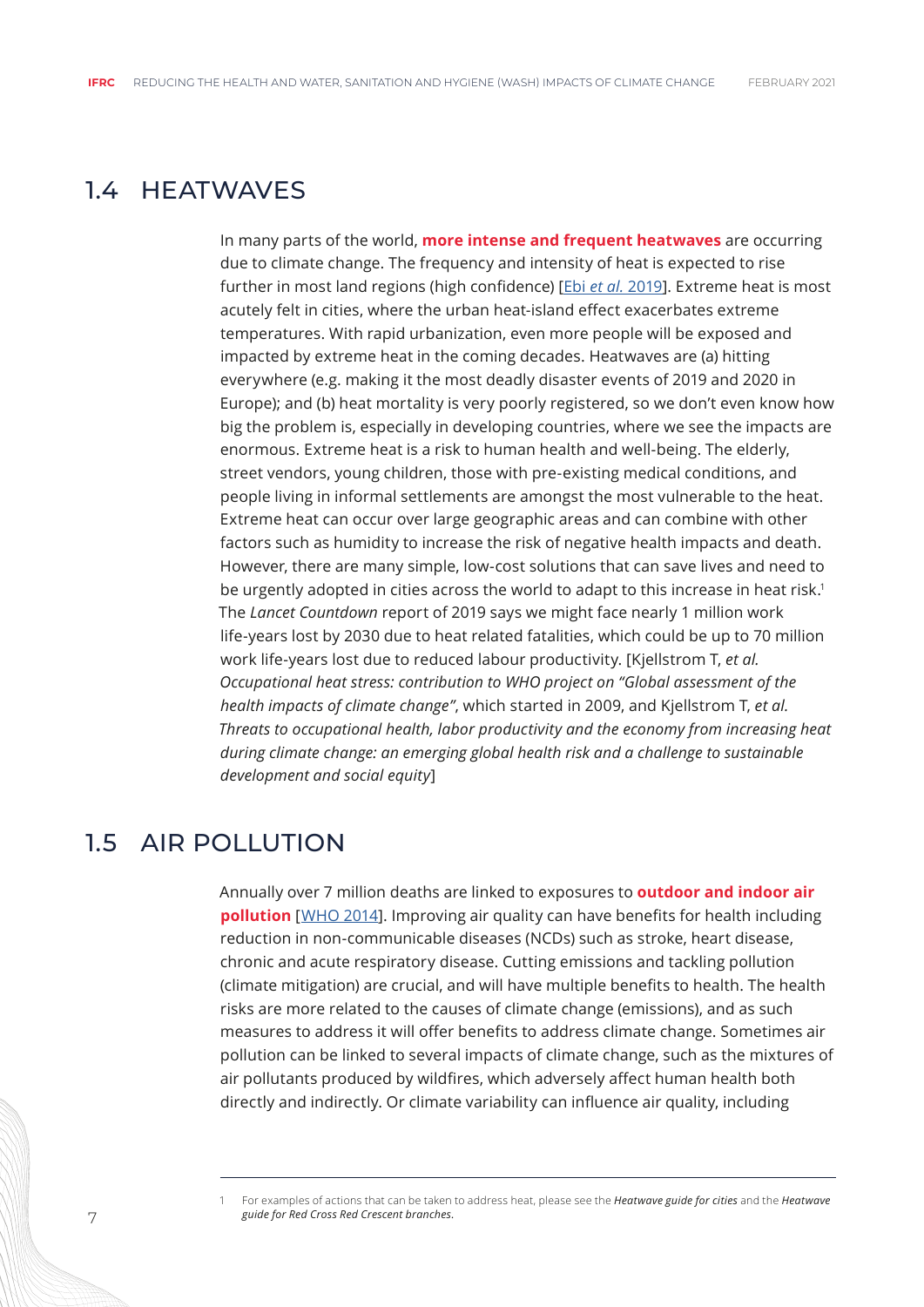<span id="page-7-0"></span>effects on airborne allergens like pollen, or elevated concentrations of near-surface ozone during heatwaves, which cause significant mortality. Lastly, household air pollution (HAP) is in many countries a significant health challenge. Traditional biomass and coal stoves used by almost half of the world's population cause major negative impacts on health, mainly in relation to chronic obstructive pulmonary disease and pneumonia in children under five.

#### 1.6 AGGRAVATED HEALTH IMPACTS IN CONFLICT AND DISPLACEMENT

The ICRC report *When rain turns to dust* (2020) highlights how **climate risks disproportionately affect countries in situations of armed conflicts**. Climate risks in conflict-affected areas exacerbate food insecurity and health disparities, and it limits access to essential services, while weakening the capacity of governments and institutions to provide basic support [\[ICRC 2020](https://www.icrc.org/sites/default/files/topic/file_plus_list/rain_turns_to_dust_climate_change_conflict.pdf)].

The Global Compact on Refugees, adopted in the UN General Assembly in 2018, recognizes that **climate, environmental degradation and natural disasters increasingly interact with the drivers of refugee movements** [\[United Nations,](https://media.ifrc.org/ifrc/wp-content/uploads/sites/5/2020/02/Movement-Climate-Ambitions-2020-final.pdf)  [2018](https://media.ifrc.org/ifrc/wp-content/uploads/sites/5/2020/02/Movement-Climate-Ambitions-2020-final.pdf)]. Changing environmental conditions such as floods, droughts, changing precipitation patterns and agricultural land degradation, negatively affect people's lives, with large numbers forced to relocate in order to survive. Conflict and migration (forced or voluntary) have multiple impacts on population health, whether directly causing death or injury, or indirectly by resulting in lack of access to, or interruption of, health services. It is noteworthy that competition over scarce natural resources and new displacement patterns can generate intercommunal conflict and aggravate already existing vulnerabilities.

Up to 25 million people were displaced due to disasters in 2019, out of which almost 24 million were displaced due to climate- and weather-related disasters [[World](https://media.ifrc.org/ifrc/world-disaster-report-2020/)  [Disaster Report 2020](https://media.ifrc.org/ifrc/world-disaster-report-2020/)]. Ensuring that minimum standards are maintained in health services can be challenging because of a lack of qualified staff, lack of knowledge or understanding of displacement-related health risks and the health profile of the displaced population, or lack of respect for human rights, such as the right to privacy and confidentiality during all stages of treatment.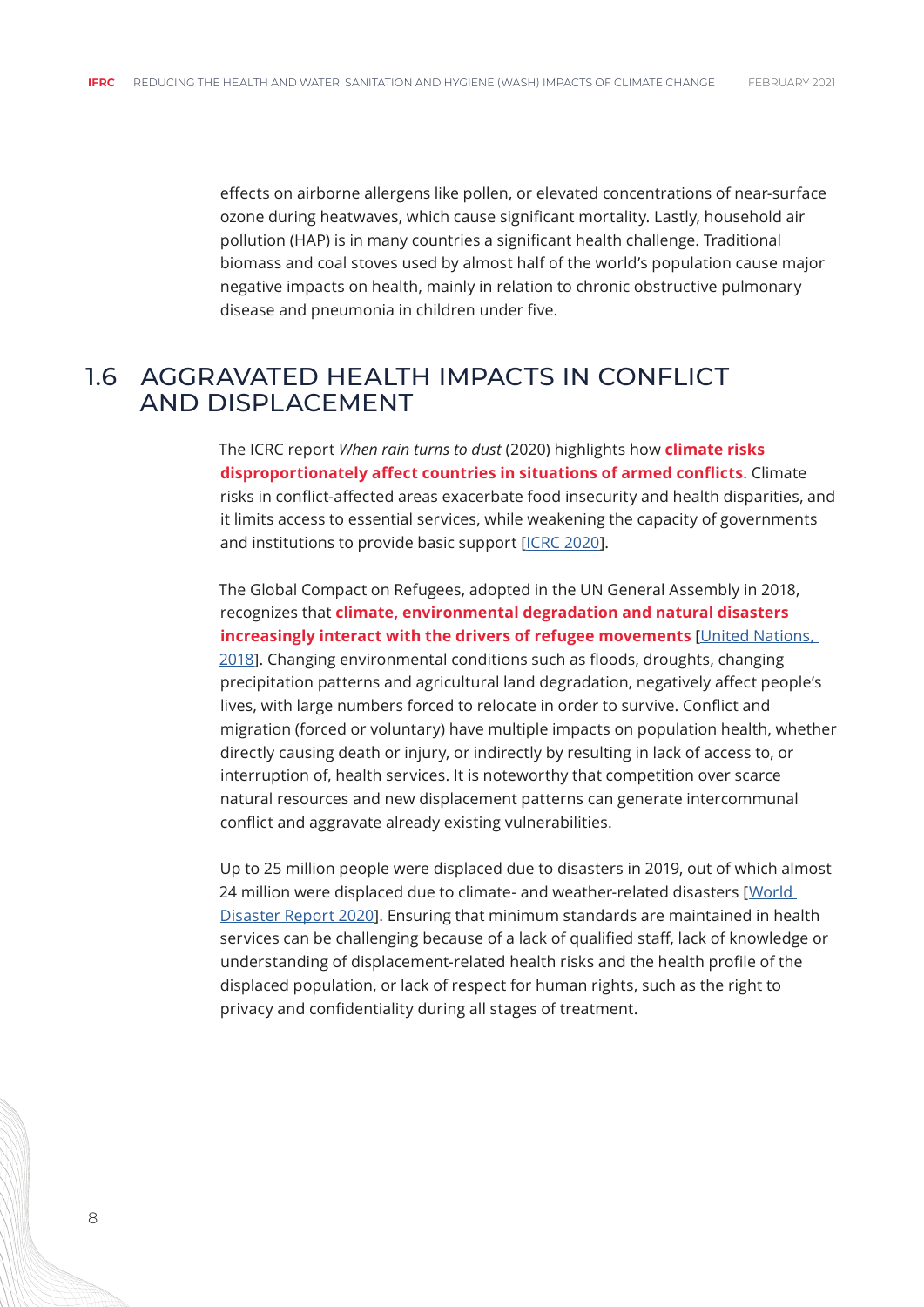#### <span id="page-8-0"></span>1.7 MENTAL HEALTH AND PSYCHOSOCIAL SUPPORT (MHPSS)

Extreme-weather events associated with climate can impair the mental health and psychological well-being of communities, in particular leading to increases in depression and post-traumatic stress disorder. Also the more gradual changes caused by global warming can be harmful to mental health. There is increasing evidence that a significant proportion of people might be experiencing a harmful level of anxiety associated with their perception of climate change [[Viola Mambrey,](https://pubmed.ncbi.nlm.nih.gov/30976819/)  *et al.* [2019](https://pubmed.ncbi.nlm.nih.gov/30976819/)]. Mental health impacts of climate change have the potential to affect a significant proportion of the population. More research is needed to document the extent of these impacts as well as the best options for preventing and treating them.

#### 1.8 SEXUAL AND REPRODUCTIVE HEALTH

There are four major climate change-related drivers affecting sexual and reproductive health. The first are the impacts of increased extreme-weather events, which will aggravate sexual violence, sexual exploitation and abuse, trafficking and domestic violence faced by women and girls during and after disasters [[World](https://redcross.eu/uploads/files/Latest%20News/World%20Disasters%20Report%202020/World%20Disasters%20Report%202020.pdf)  [Disaster Report 2020](https://redcross.eu/uploads/files/Latest%20News/World%20Disasters%20Report%202020/World%20Disasters%20Report%202020.pdf)]. Secondly, an increase of sexually transmitted diseases, maternal mortality and mental health issues occurs in forced displacement and migration [[IPCC WGII AR5](https://www.ipcc.ch/site/assets/uploads/2018/02/WGIIAR5-Chap11_FINAL.pdf)]. Thirdly, an IUCN 2020 study highlights the strong link between degradation and/or loss of natural resources and sexual exploitation, sexually based violence and child marriage. This includes, for instance, women and girls facing sexual threats as they walk further, more frequently, to collect water and firewood. Lastly, some of the direct health impacts of climate change trends, such as severe heat, longer dry days or changes in humidity as well as water scarcity will disproportionately fall on women and children [[WHO, 2014\]](https://apps.who.int/iris/bitstream/handle/10665/144781/9789241508186_eng.pdf?sequence=1). For instance, pregnant women are twice as vulnerable to malaria and maternal malaria and this results in a higher risk of spontaneous abortion, premature delivery, low birth weight and still birth. Or for instance, at times of water crisis there is a highly adverse impact on hygiene practices during menstruation.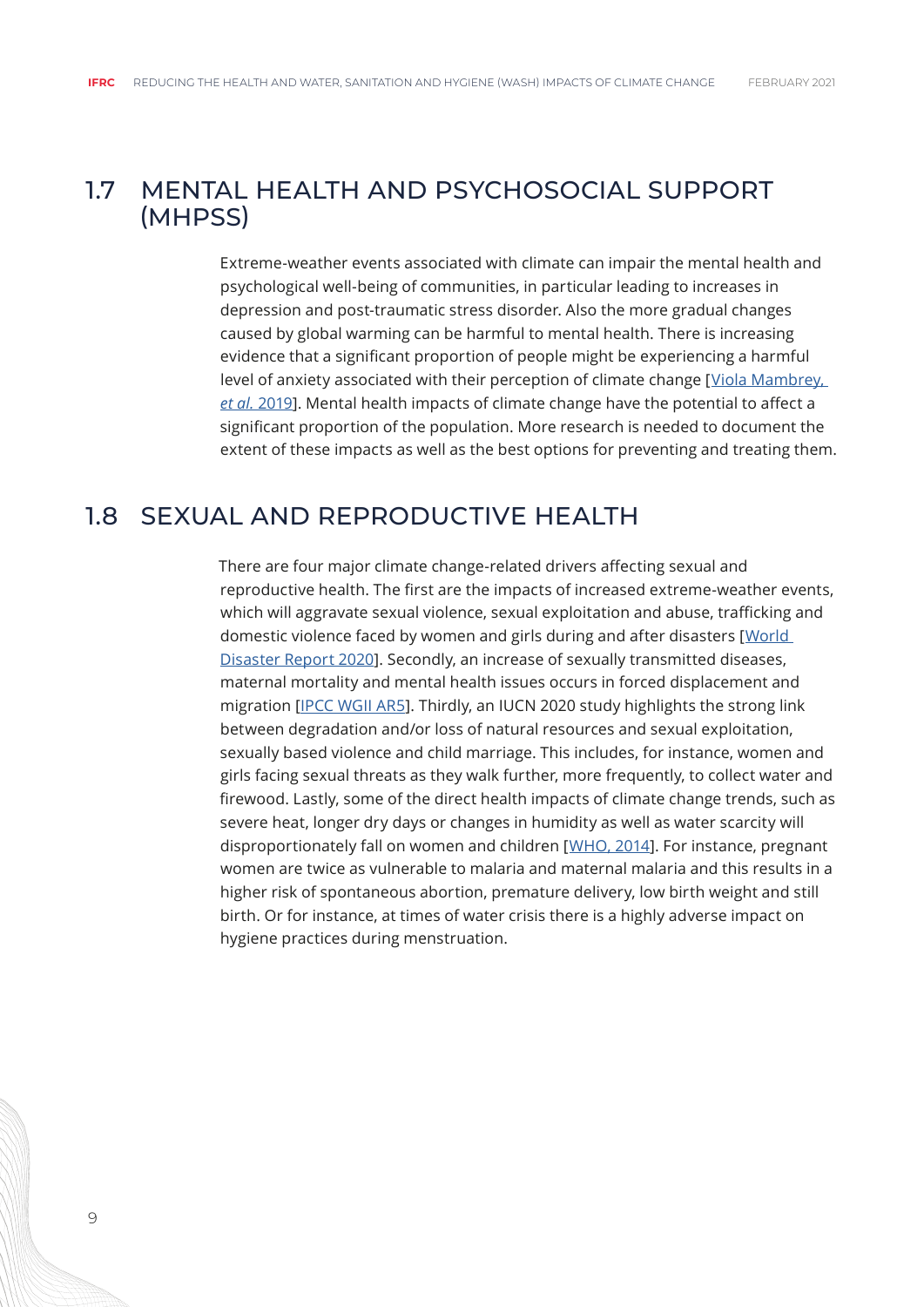#### <span id="page-9-0"></span>1.9 COVID-19 AND CLIMATE

As highlighted by the [Lancet Countdown Report 2020,](https://www.lancetcountdown.org/2020-report/) climate change and Covid represent a converging crisis. They point out that we do not have the luxury to focus on just one of them. While disasters continue to strike, we'll need to continue to invest in community resilience and disaster risk reduction, whilst also grappling with covid measures. [A new analysis](https://media.ifrc.org/ifrc/wp-content/uploads/sites/5/2020/09/Extreme-weather-events-and-COVID-19-V4.pdf) in September 2020 on **the COVID pandemic**, published by the IFRC and the Climate Centre, reveals that at least 51.6 million people worldwide have been affected by floods, droughts or storms and Covid-19. The pandemic is increasing the needs of people suffering from climate-related disasters, compounding the vulnerabilities they face and hampering their recovery. At least a further 2.3 million people have been affected by major wildfires and nearly 432 million in vulnerable groups have been exposed to extreme heat, while contending with the direct health impacts of Covid-19 or measures implemented to curb its spread. The analysis, which quantifies the overlapping vulnerability of communities, shows that out of 132 unique extreme weather events that have occurred so far in 2020 alone, 92 have overlapped with the Covid-19 pandemic. Our prevention planning needs to be tailored to this reality.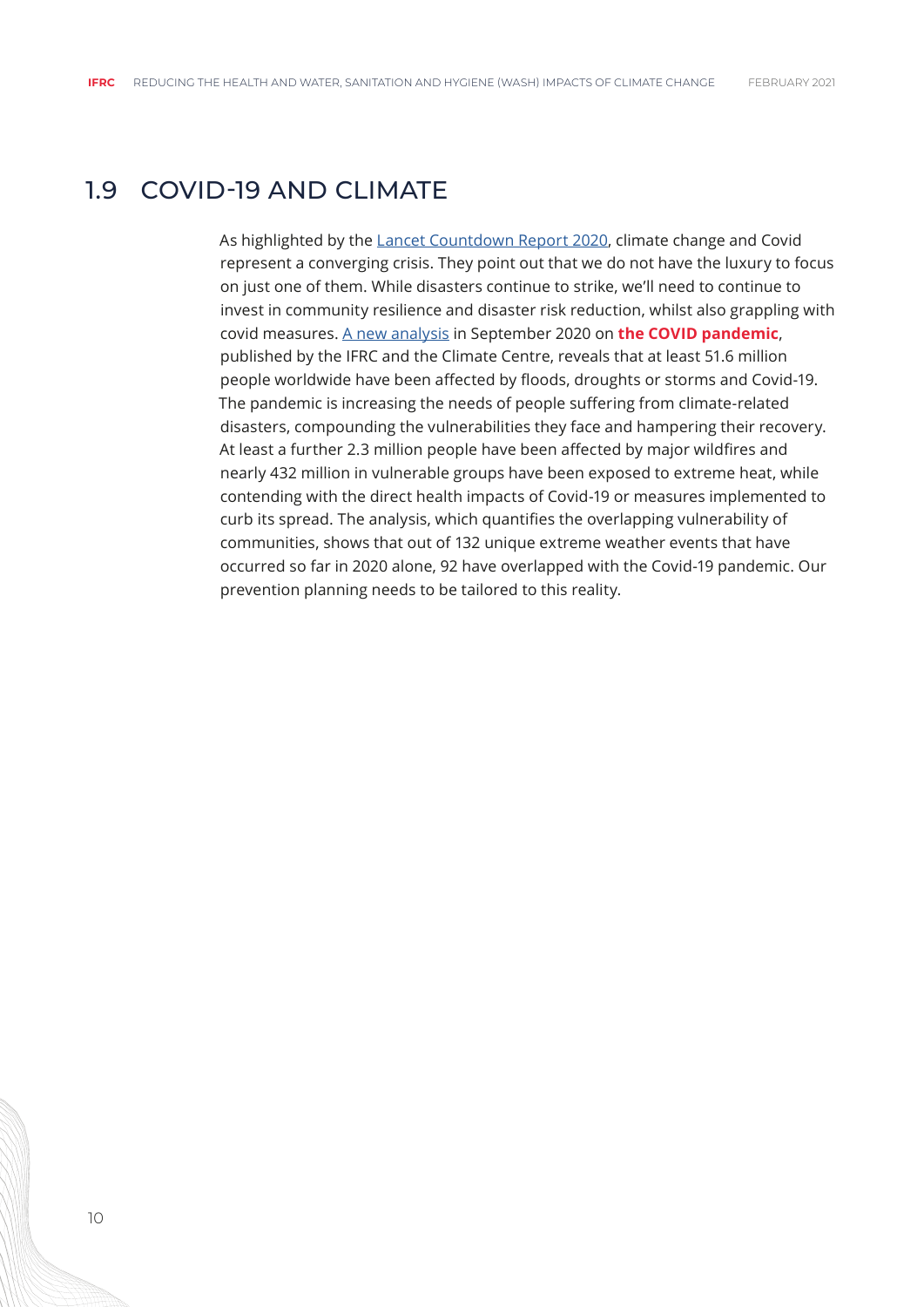## <span id="page-10-0"></span>2. IFRC PLANS TO ADDRESS CLIMATE-RELATED HEALTH CHALL FNGES

The IFRC recognizes that the ownership and responsibility for the provision of essential services lies with governments, with varying levels of support provided by non-governmental actors, including the private sector, civil society and communities themselves. As community-based organizations, acting as auxiliaries to public authorities, National Societies are well positioned to strengthen the link between national policies, communities and the health systems that serve them.

The IFRC consists of 192 National Societies, with an estimated 465,000 staff and 13.7 million volunteers. Latest available data indicate that, annually, some 103 million people are reached directly with health services, as well as another 15.9 million through WASH. These numbers highlight the significant contribution of the IFRC to global health and WASH outcomes.

Within the different approaches, there are some consistent areas of focus of Red Cross Red Crescent work in health and WASH:

- **1. Disease prevention and health promotion.** The IFRC supports individuals and communities by increasing their capacity to gain control over their own health and well-being, strengthening health literacy and taking multi-sectoral action to promote healthy behaviours and empowerment, and to address stigma and discrimination.
- **2. Service delivery in health and WASH.** In contexts where this is appropriate, staff and volunteers are involved in task shifting, learning and implementing new skills and tasks to confront the most important health problems for their local contexts. This includes ensuring that operations reach the most vulnerable and marginalized such as persons living with disabilities.
- **3. Health and WASH emergencies preparedness and response.** All over the world volunteers trained in first aid (traditional and psychological first aid and in prehospital care) serve their immediate communities during emergencies.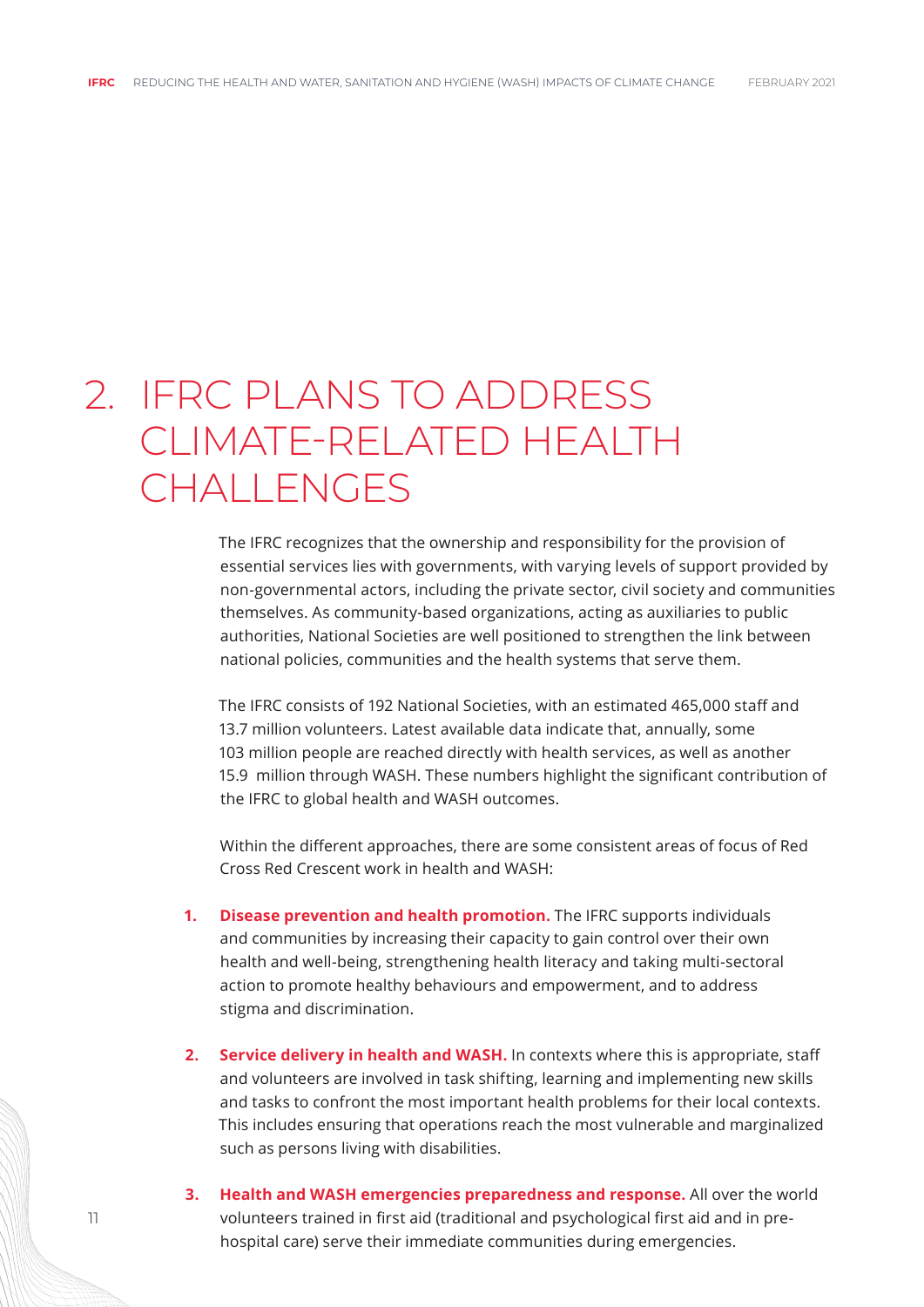- <span id="page-11-0"></span>**4. Epidemic/pandemic preparedness and response.** Community-based surveillance and early detection at community level are beneficial in tackling a potential epidemic at its onset. Similarly during an outbreak, communities that are well educated about the mode of transmission and treatment of the disease as well as its psychosocial impacts, can significantly contribute to the swift ending of an epidemic.
- **5. Humanitarian diplomacy in health and WASH.** Humanitarian diplomacy involves persuading decision-makers and opinion leaders to act at all times in the interests of vulnerable people, and with full respect for fundamental humanitarian principles.

Climate-related health vulnerabilities can be appropriately addressed in all relevant approaches as listed above.

The Red Cross Red Crescent Movement ambitions on climate say: *We will systematically integrate climate risk management across our health programmes and anticipate the health-related consequences of climate change and environmental degradation, focusing on people experiencing increased exposure and vulnerability. This will require scaling up our health literacy, health promotion, hygiene promotion and community preparedness interventions for climate-related diseases, including vectorborne, water-borne and chronic respiratory diseases in high-risk areas. We will seek to use climate information to anticipate, prepare for and reduce the impacts of climaterelated health emergencies, including in conflict settings.*

To meet these ambitions, and to integrate climate risk management into the IFRC's health areas of focus, it will require changes and improvements to how we develop and implement our programmes and operations.

#### 2.1 PROGRAMMATIC MODALITIES

[The Health and Care Framework 2030](https://media.ifrc.org/ifrc/wp-content/uploads/sites/5/2020/11/IFRC_Brochure_HealthCareFramework_EN_Web.pdf) together with the [IFRC Strategy 2030](https://future-rcrc.com/strategy-2030/) presents the collective priorities and programming modalities that define the work of National Societies in health and care including climate change. It illustrates a pathway for their programming in their auxiliary role around health and care, and links the work of the IFRC network in health and care to the global agenda of the Sendai Framework and the SDGs. Our vision is to reduce the current and future humanitarian impacts of environmental degradation and climate change and enable people to adapt and thrive in the face of it.

Translating commitment into action will include a clear **local focus and incorporating climate information across our health, WASH and care operations, programmes and advocacy work.** By making better use of climate information across timescales – long-term projections, medium seasonal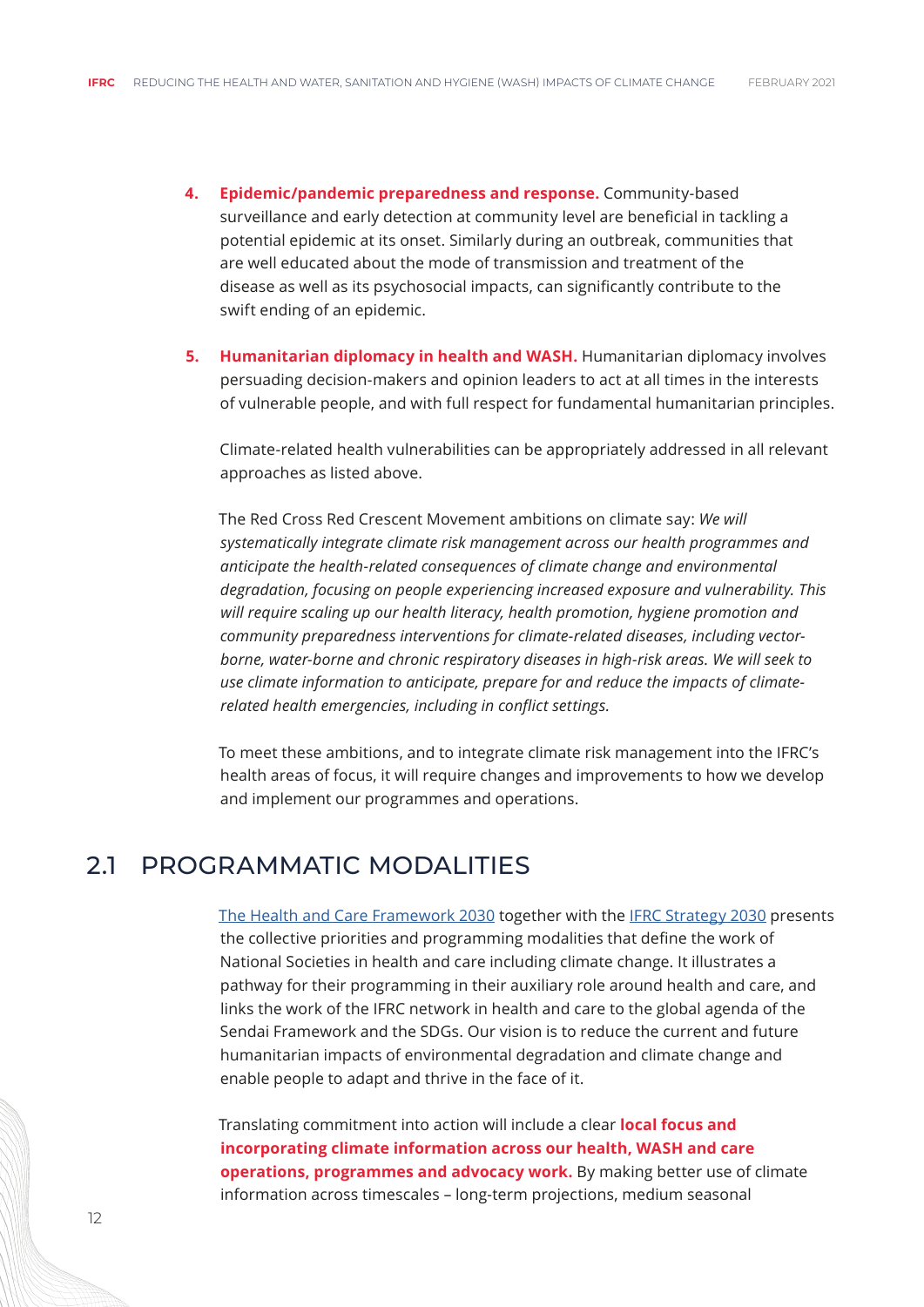forecasts and short-term weather forecasts – we can better anticipate, prepare and invest in risk reduction; also with regards to health programming and ensuring to no one is left behind. Our efforts will also include emission reductions. Ultimately, we will be looking for optimal benefits for health and well-being, through simultaneous action on preventing and responding to ecosystem degradation, climate change and disaster risk reduction, and essentially building back better and greener.

**Below we have identified seven steps to support large-scale evidence-based action to reduce the health impacts of climate change, by demonstrating how specific climate and health risks will be addressed within our overall approach to resilience and disaster risk management.** 



**Figure 1.** Seven steps to support large-scale evidence-based action to reduce the health impacts of climate change.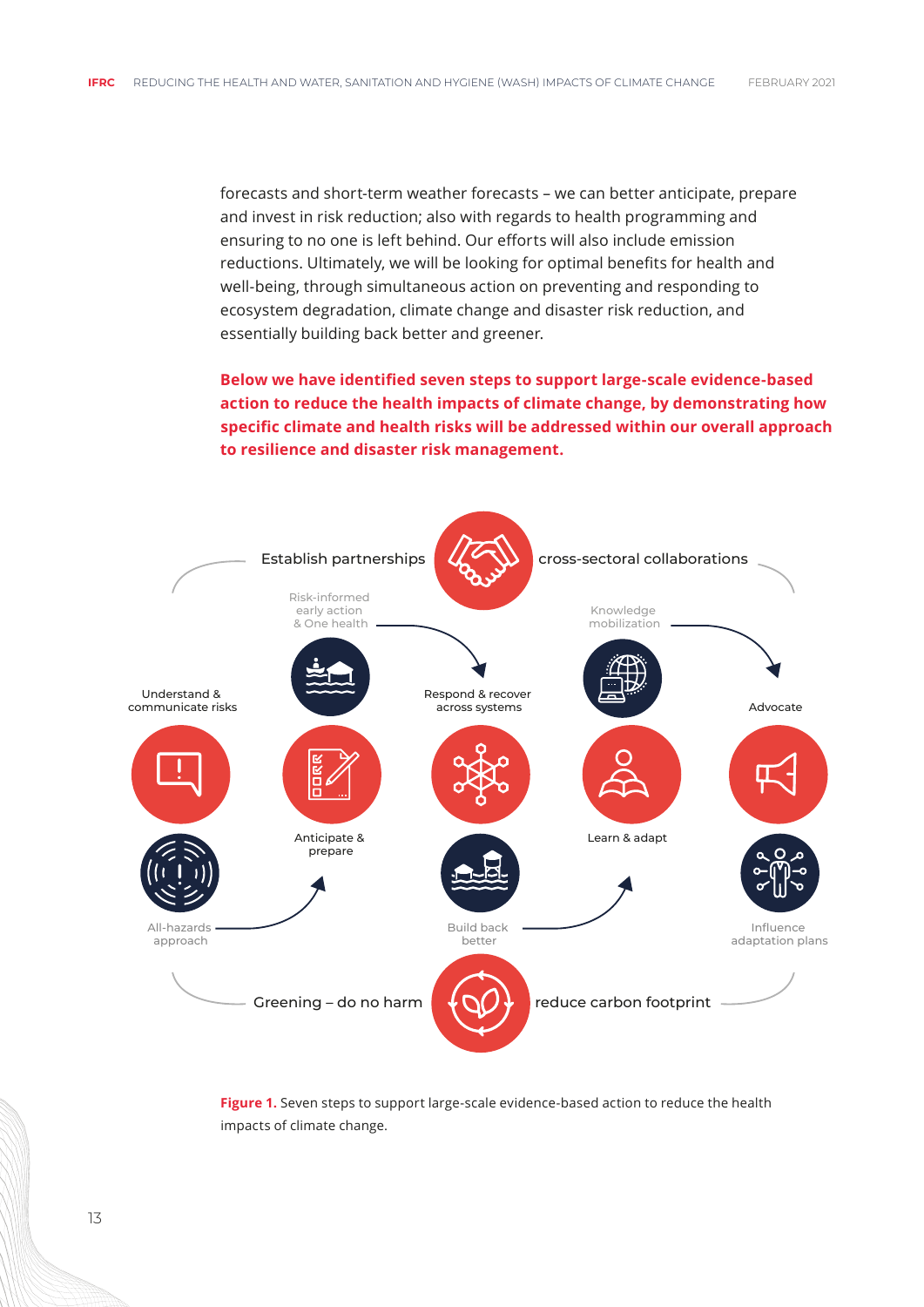- **1. Understand and communicate how climate change aggravates health risks.**  This will include developing stronger analytical capability for integrated (using an all-hazard approach) health and climate risk assessments at the national and local levels [\[UNISDR Sendai Framework 2015-2030\]](https://www.preventionweb.net/files/43291_sendaiframeworkfordrren.pdf). We will focus on identifying specific drivers of vulnerability for health, social and economic impacts of environmental and climate change in the medium and long-term (e.g. demography and livelihoods). Effective assessments and communication of risks (including capacity building through staff training) as well as barriers to behaviour modification will form the mainstay for improving community engagement and mobilizing action. More research will also be needed to understand the indirect linkages of climate change impacts on health, for instance the impact of climate change upon sexual and reproductive health.
- **2. Anticipate and prepare for health risks.** Our programmes and projects adopt a multi-hazard early warning early action/early detection approach. We will aim to make existing programmes [climate smart](https://www.climatecentre.org/downloads/files/What%20is%20climate-smart%20programming%20-%20MAR2020.pdf) (especially for vector-, water- and foodborne diseases. *See Figure 1)* by systematically integrating medium and long-term climate information to anticipate, prepare for and reduce the health impacts in high-risk areas, including through the One Health approach, increased communitybased surveillance, and [forecast-based early action](https://www.forecast-based-financing.org/) principles and mechanisms. We will achieve this by working in close collaboration with the national hydrometeorology services and health authorities. Long-term adaptation options are also crucial to reduce health risks and can be achieved with cross-sectoral collaborations within our *One Health* approach, with its focus on human, animal and environmental health.
- **3. Respond and recover across systems.** Through the support of skilled and empowered communities, volunteers and staff, we will promote integrated, riskinformed, systems-level responses to address climate-related health vulnerabilities. In addition, we will scale up existing community-based surveillance efforts for early detection and response to outbreaks of emerging and re-emerging climatesensitive outbreaks of infectious disease. We will adopt a build back better (and greener) approach to reduce future vulnerabilities (e.g. addressing the root causes of risks when caused by ecosystem degradation or drivers of environmentally motivated voluntary and involuntary displacement). Community-risk perception and local adaptation knowledge will be at core of solution-oriented programmes.
- **4. Learn and adapt.** We will work with communities and volunteers to systematically collate a stronger evidence base for health within adaptation action and facilitate sharing of better practices in climate-health risk assessments, health prevention and management across the Movement (knowledge mobilization). We will strengthen monitoring and evaluation of existing climate-adaptation programmes and establish feedback loops for system-wide transformations to scale up evidence-informed practice for both climate mitigation as well as adaptation.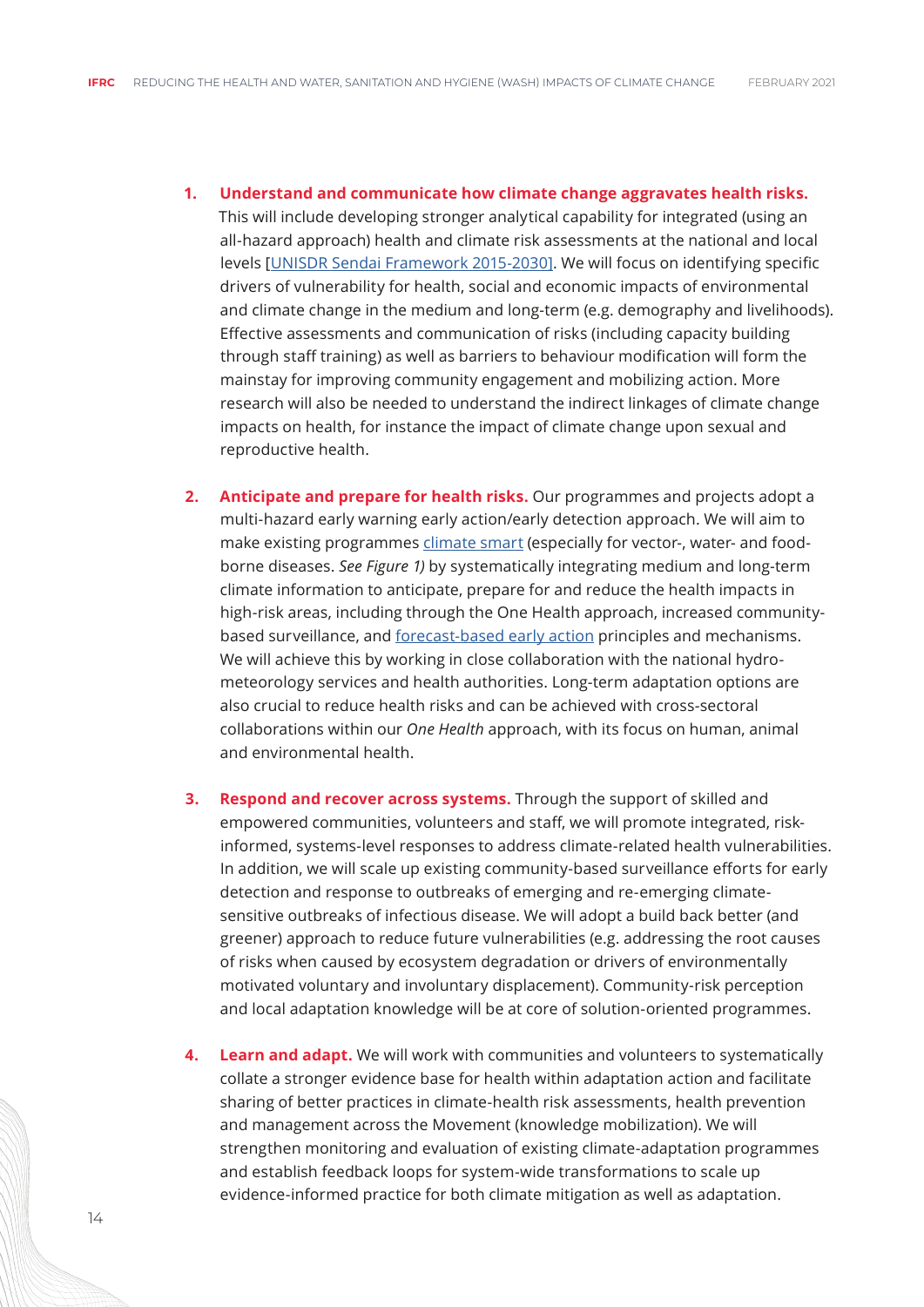- **5. Advocacy.** We will seek to achieve the right level of ambition for both adaptation and mitigation. We will also strive to embed locally led, inclusive DRR and health prevention into national (and local) adaptation plans and strategies. Community needs and solutions to climate change will be at the heart of all investments aiming to tackle climate change. We will work with national representatives to support policies and planning processes including ambitions for health within the Nationally Determined Contributions (NDCs) and align our activities to augment the local and National Adaptation Plans (NAPs) [[WHO 2019\]](https://apps.who.int/iris/bitstream/handle/10665/329972/WHO-CED-PHE-EPE-19.11-eng.pdf?ua=1).
- **6. Cross sectoral partnerships.** We will establish partnerships to complement our efforts to reduce risks and adapt to climate change. We can't address climate change on our own, partnerships are essential to [climate-smart programming,](https://www.climatecentre.org/downloads/files/What%20is%20climate-smart%20programming%20-%20MAR2020.pdf) especially with governments, including meteorological offices, communities, academia, private sector, WHO and civil society organizations (CSOs), amongst others.
- **7.** Guided by the Green Response Framework [[IFRC 2018](https://media.ifrc.org/ifrc/wp-content/uploads/sites/5/2018/08/Green-Response-Snapshot-March-2018.pdf)], the Movement Ambitions to Address the Climate Crisis and the current Climate and Environment Charter under development, we will strive to **Green the Red, to do no harm, and consider including environmentally sustainable practice into all operations, programmes and advocacy work.**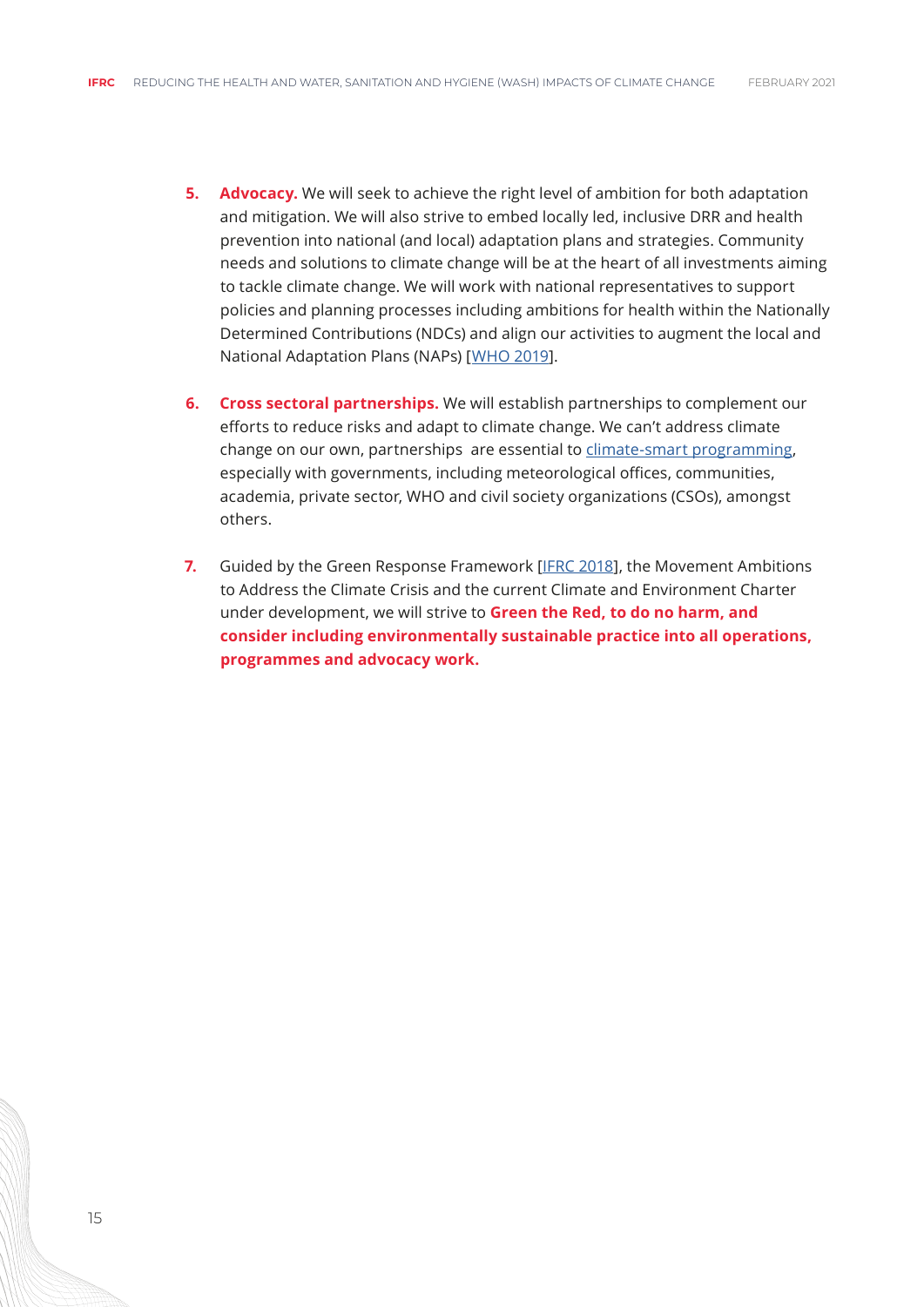### <span id="page-15-0"></span>3. EXAMPLES OF OPPORTUNITIES FOR ACTION

2021 is an important year for international climate action. Whilst recovering from the global Covid-19 pandemic, and the associated impacts upon lives and livelihoods and sustainable development, it is clear that governments are prioritizing healthy and sustainable recovery packages. National Societies are uniquely placed to promote and play a role in **green and inclusive, resilient recovery packages, that leave no one behind** [\[IFRC 2020](https://future-rcrc.com/2020/07/03/a-humanitarian-recipe-for-a-green-resilient-and-inclusive-recovery-from-covid-19/)].

In this section we propose **several concrete programming opportunities** for National Societies to scale up preventative *health programming in a changing climate*. It is by no means an exhaustive list, but it intends to inspire and provide further ideas to action. Secondly, we highlight several approaches and enablers for action.

Many of these concrete ideas show that climate action is not a completely new line of work; we are already doing it in so many places as part of our portfolios on health, risk and resilience, as well as humanitarian diplomacy. Often climate programming has been undertaken by disaster management departments, but a more cross-cutting approach is needed. For instance, with DM teams early action protocols are being developed for deployment with DREF funding, but often many early actions are related to health and WASH.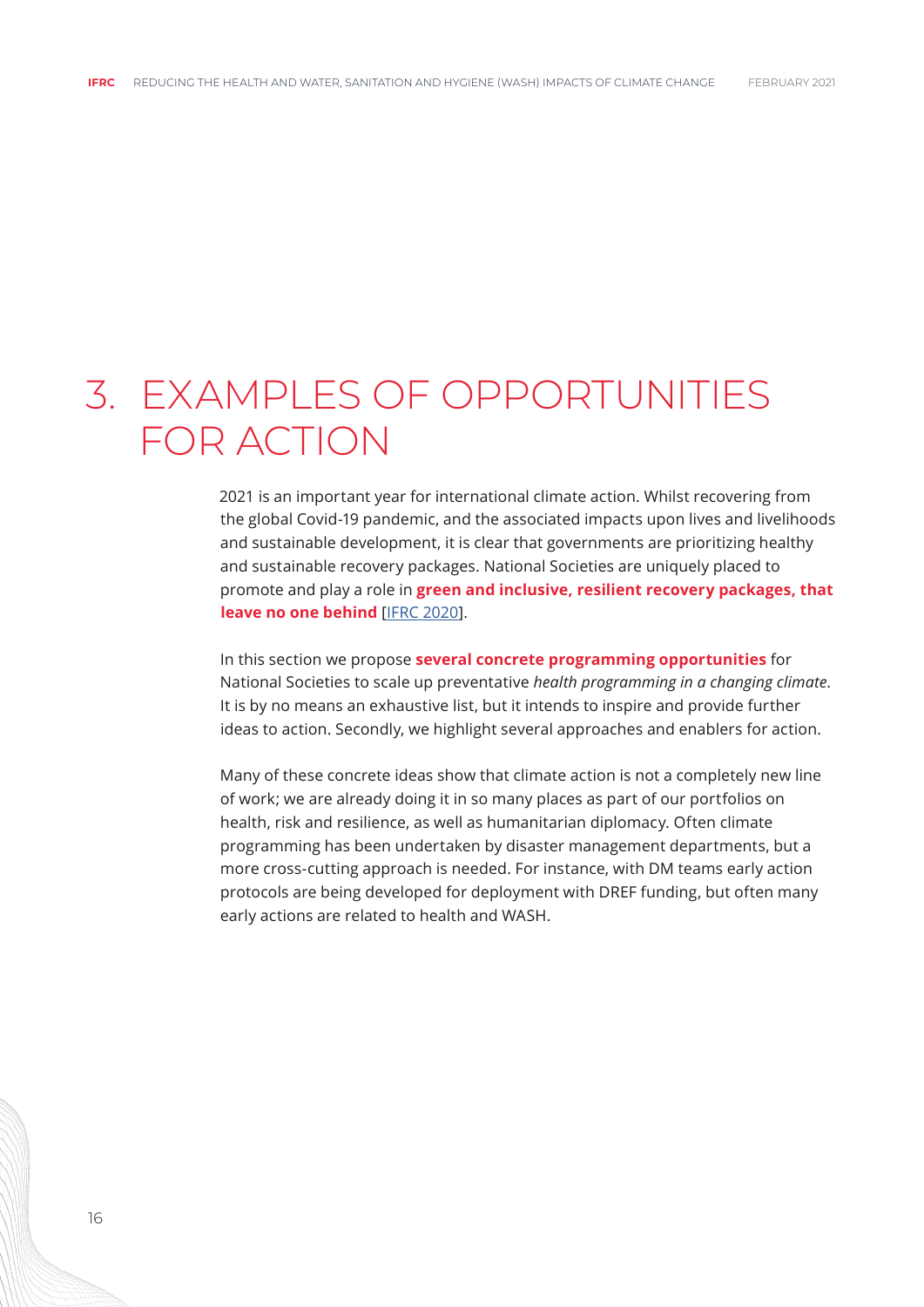

Figure 2: Addressing the drivers of health and climate vulnerability at the community level; reducing differentiated needs, vulnerabilities and capacities (centre) and strengthening community resilience through IFRC action on the ground will support the resilience of health systems as well as progress towards the Sendai Framework for Disaster Risk Reduction as well as the Sustainable Development Goals (outer ring).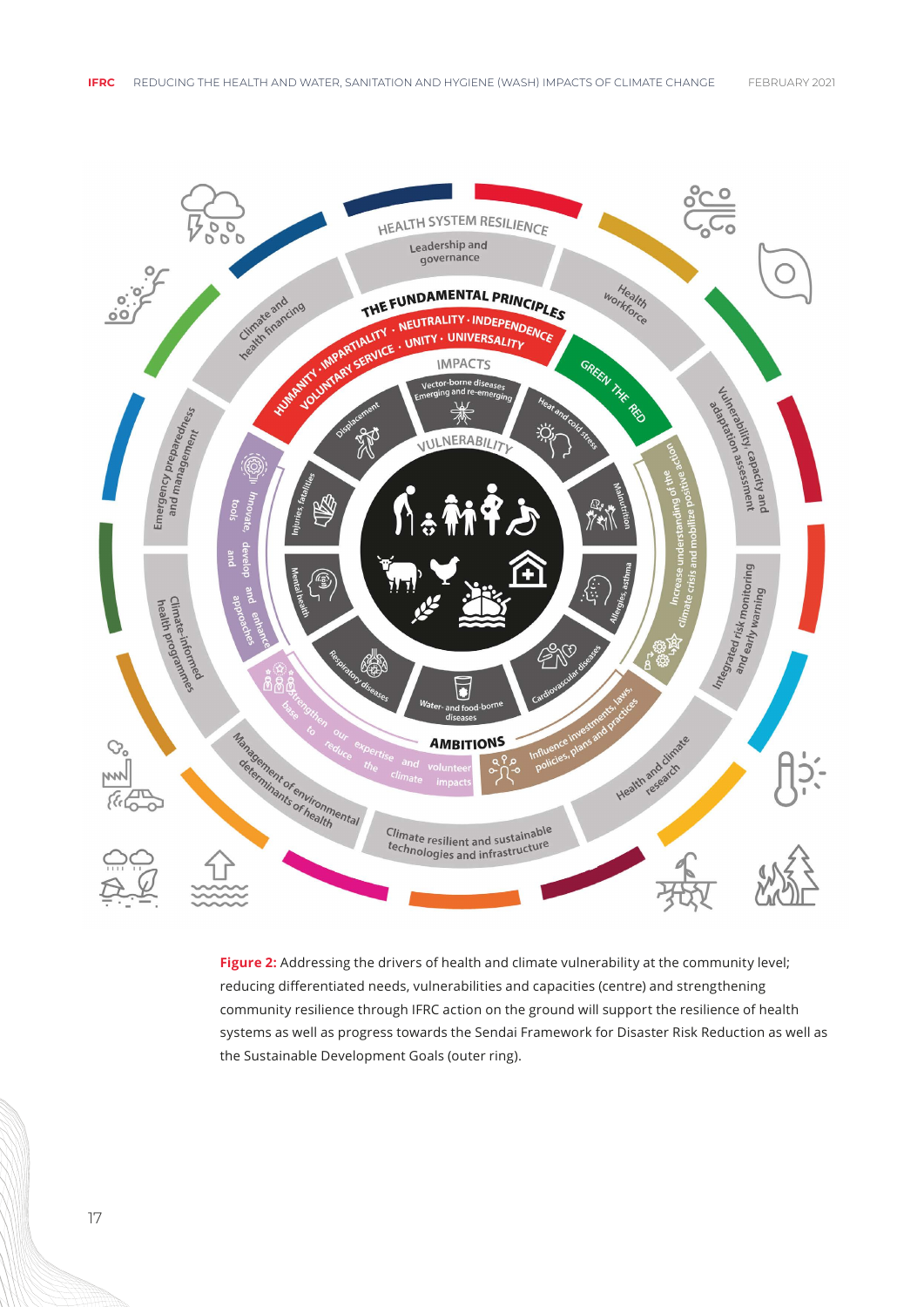#### <span id="page-17-0"></span>3.1 COMMUNITY-BASED SURVEILLANCE AND EARLY WARNING EARLY DETECTION

Scaling of community-based surveillance and early warning early detection systems for diseases that can be monitored and sometimes (partly) predicted by forecasts, will be beneficial. It offers important roles for community volunteers and staff, especially in remote areas. The relationship between disease outbreaks and climate variability, coupled with the predictability of climate variability events like ENSOs provide good opportunity for humanitarian organizations to strengthen health preparedness activities. This may include, but is not limited to, enhanced surveillance, increased surge capacity for health workers to supplement government efforts and supporting community-level, disease-preventive actions (e.g. water purifying tablets to prevent diarrhoea).

#### 3.2 HEALTH AND CLIMATE ASSESSMENTS

Health priorities can be best determined by dedicated country or local level health and climate-risks assessments (with disaggregated data collection for women and marginalized groups). From a recent round of health and climate assessments in Asia and African countries, the IFRC saw how many of the prioritized climateinduced health risks are interrelated. For instance, malnutrition and food shortages are often due to poor use of land, and aggravated by longer drier spells or water scarcity, and can best be tackled through integrated risk management approaches. Such approaches should include landscape and ecosystem-based approaches, with a very strong focus on gender. Often we witness a lack of solid health expertise in such resilience approaches, while the solutions to the identified risks to resilience often touch upon health concerns. Resilience and DRR, however, should include a strong focus on community and emergency health and WASH, and vice versa.

#### 3.3 HEAT ACTION

An important opportunity identified by the IFRC, is the scaling up of preventative heat action, especially in urban areas. Addressing the impacts from the increased frequency and intensity of heatwaves is important for many countries. Many cities over the past decade have been confronted with inadequate capacity to respond to heatwaves. Mortality and morbidity from heatwaves, however, can be greatly reduced through the implementation of relatively simple and cost-effective actions. The IFRC has ample guidance tools in place to address heatwave risks, including a *Heatwave Guide for Cities*.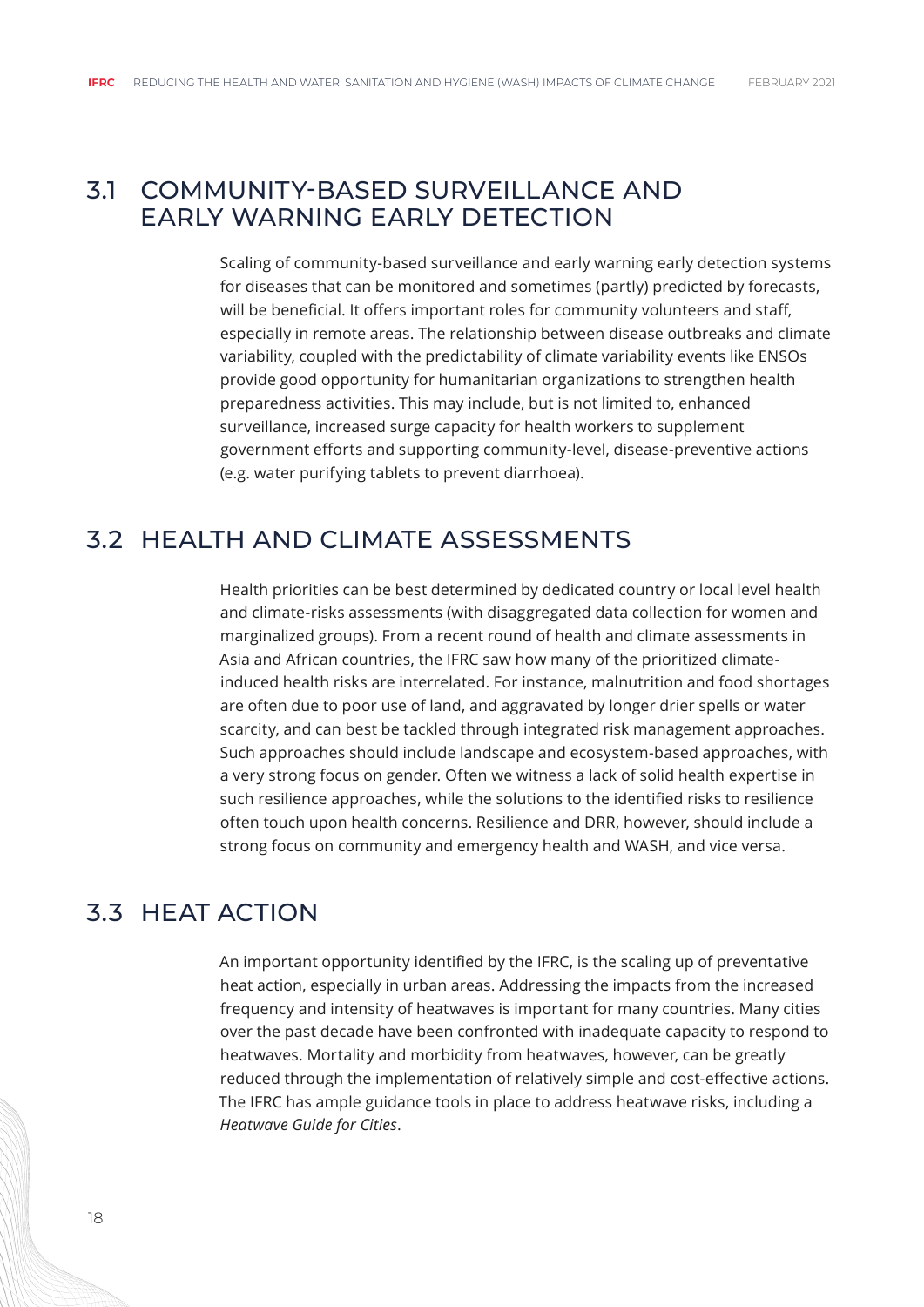#### <span id="page-18-0"></span>3.4 VECTOR-BORNE DISEASES

A most urgent risk of the climate crisis to human health in many countries is the geographic expansion of climate sensitive vector-borne diseases (such as malaria and dengue). The scaling up of **preventative vector-borne disease programming can address this growing burden**. There are often many factors contributing to an unexpected outbreak of vector borne diseases, so there can be limited predictability for action to be activated. However, seasonal outbreaks can benefit from anticipatory seasonal planning, and ideas are being developed to explore the potential to develop anticipatory action plans for these outbreaks. It will also be key to strengthen capacities and adopt new strategies to address changing disease patterns in new areas. The development of tailored action plans can enable National Societies to better shape their response activities against vector-borne diseases.

#### 3.5 WATER-BORNE DISEASES

National Societies can use weather and climate information services to anticipate and prepare for potential outbreaks of water-borne diseases due to climate change, especially disaster-related disease outbreaks. Interventions in community-based resilience programming need the full integration of water, sanitation and hygiene (WASH). Climate trends can amplify the need to focus on issues such as, sufficient access, quality and quantity of water through water harvesting, or low-cost interventions such as chlorinating water supply. Changing rainfall patterns, shifting seasons, and higher temperatures can also indicate the need to reallocate attention around different WASH interventions; for instance, food hygiene measures, menstrual hygiene, or hygiene interventions specific to the prevention and control of particular diseases after disasters. School safety programmes also offer a good entry point for climate related water, sanitation and hygiene promotion, to strengthen the resilience of communities and achieve behavioural change. It is important to find local inclusive solutions by harvesting community knowledge, and value-adding if necessary, on low-cost, traditional ways to clean and store water and maintain hygiene.

#### 3.6 WASTE MANAGEMENT

With increased climate variability and more extreme events, the clogging of drainage and sewage systems poses serious risks to health during and after flooding events. Solid waste management can reduce the risk of disease outbreaks after floods. Cleaning campaigns offer an easy and meaningful way to improve human, animal and environmental health, and make the public more aware of the impact of waste as well as opportunities to recycle it.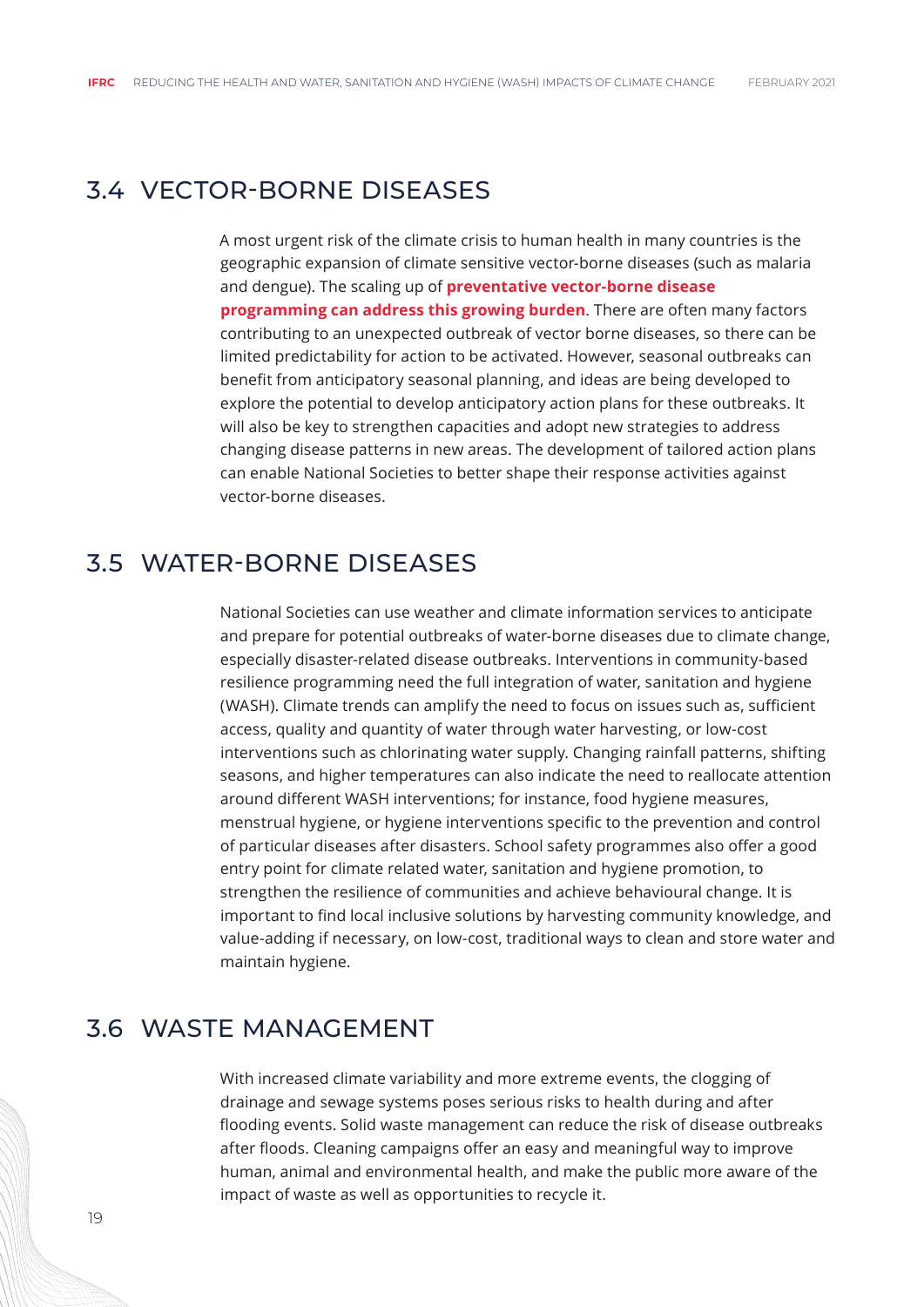#### <span id="page-19-0"></span>3.7 INDOOR POLLUTION

Traditional open cooking fires pose a serious threat to indoor pollution and further spur deforestation. **Fuel-efficient cook stoves** reduce health risks from indoor air pollution, while at the same time allowing significantly lower fuel costs and reduced deforestation. Indoor air pollution has often been addressed by National Societies and there are many good practices within the IFRC network.

#### 3.8 MENTAL HEALTH AND PSYCHOSOCIAL SUPPORT (MHPSS)

Climate change affects mental health in a variety of direct, indirect, and overarching pathways, disproportionately affecting the most marginalized. The mental health implications of climate change can result in mental problems and illness as well as affirmative psychosocial outcomes. Adaptation measures that address the psychosocial impacts of climate change come in a variety of forms:

- **• Policy responses:** improving access and funding to mental health care.
- **• Surveillance and monitoring:** administering epidemiological surveys after extreme weather events, and monitoring emergency department visits during heat waves and following extreme weather events.
- **• Practice:** the application of a stepped-care approach to mental health that is often used in disaster mental health to support different levels of interventions depending on the timing of the disaster and the level of distress [\[Bower](https://www.ncbi.nlm.nih.gov/pmc/articles/PMC5984805/#CR107) *et al.* 2005, [Twomey](https://www.ncbi.nlm.nih.gov/pmc/articles/PMC5984805/#CR108) *et al.* 2012].
- **• Preparation and response:** climate change adaptation/resilience planning in the mental health system.
- **• Community-based interventions:** climate change resilience plans that address psychosocial wellbeing.
- **• Special training for care providers and first responders:** e.g. psychological first aid.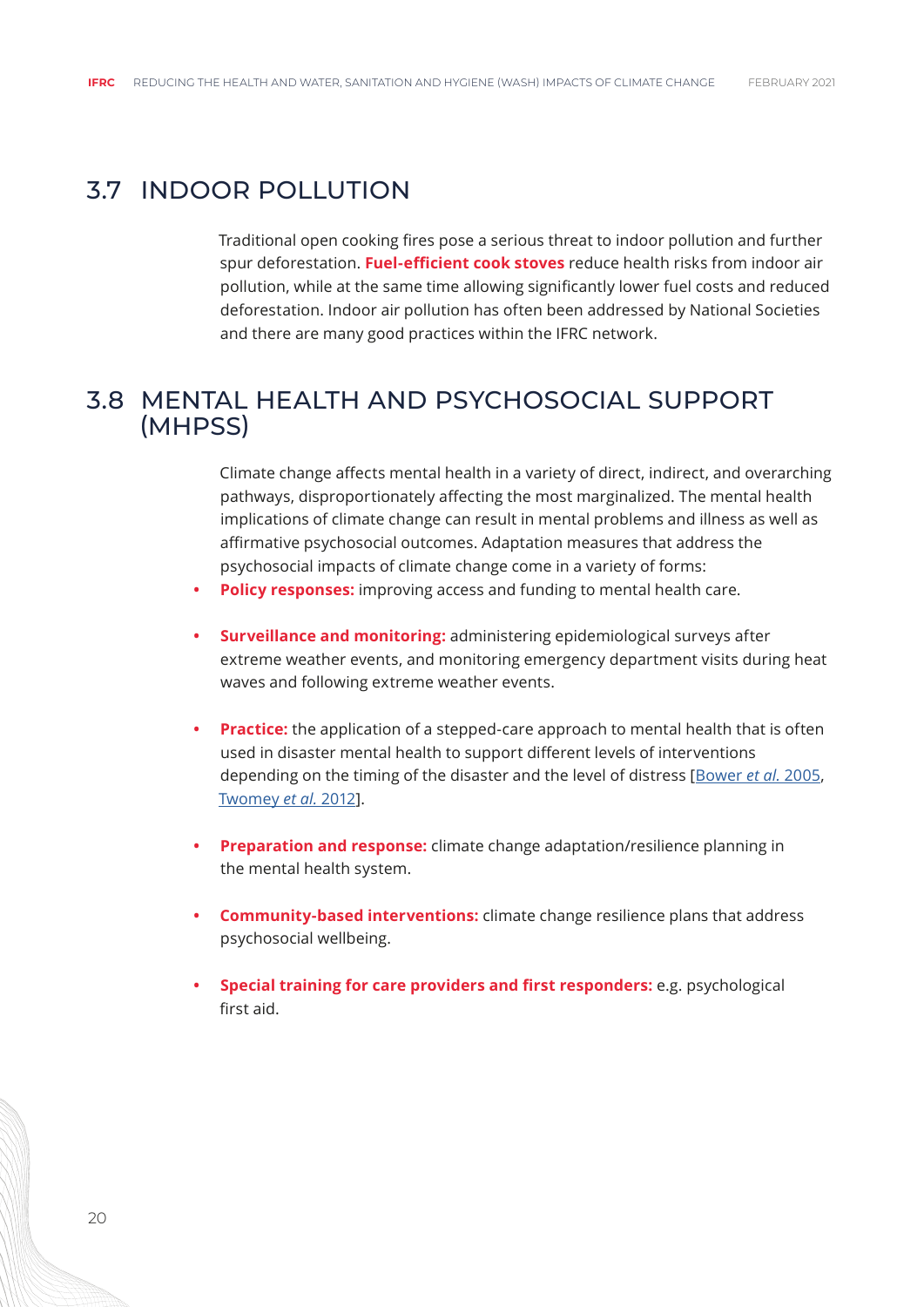#### <span id="page-20-0"></span>3.9 COVID-19 RECOVERY AND CLIMATE ACTION

The converging crisis of climate change and Covid-19 are stretching our capacity to cope and both demonstrate the unequal burden upon the most vulnerable. We cannot focus on just Covid or just climate change. While disasters continue to strike, there is a need to continue to invest in (locally led) community resilience and disaster risk reduction, whilst also grappling with Covid measures. Our prevention planning needs to be tailored to this reality. National Societies can also promote and play a role in green and inclusive, resilient recovery packages, that leave no one behind. Current estimates suggest that barely 0.2 per cent of the nearly US\$ 12 trillion committed to Covid recovery by the world's 50 largest economies has been committed to stimulate low-carbon, greener elements of their economies [[IFRC](https://future-rcrc.com/2020/07/03/a-humanitarian-recipe-for-a-green-resilient-and-inclusive-recovery-from-covid-19/)  [2020](https://future-rcrc.com/2020/07/03/a-humanitarian-recipe-for-a-green-resilient-and-inclusive-recovery-from-covid-19/)]. National Societies can support governments with Covid recovery plans, while emphasizing that climate action as defined in the country's commitments to the Paris Agreement (such as the NDCs and NAPs) offer helpful elements to help shape such a recovery. Dedicated climate-smart health action is a substantial component of many of the NDCs and NAPs.

#### 3.10 RESILIENT HEALTH SYSTEMS

Health system resilience means "the ability to prepare for, manage (absorb, adapt and transform) and learn from shocks" [WHO, European observatory, 2020]. As auxiliaries to the government, National Societies can play a strong role in countries' health systems. The Red Cross Red Crescent can identify gaps, weaknesses and propose or even implement complementary support to strengthen the resilience of health systems, all of which are vulnerable to shocks and changes. Health systems can even become dysfunctional or collapse due to major disasters or health emergencies [[Health System Resilience](https://www.ncbi.nlm.nih.gov/pmc/articles/PMC6943300/), My Friday et al., 2020]. In 2007, WHO introduced a framework of resilience to strengthen health systems in such a way that disruption or collapse can be avoided [[WHO 2007\]](https://www.who.int/healthsystems/strategy/everybodys_business.pdf). Addressing the resilience of health systems has now become increasingly important, as the major impacts of Covid have laid bare many of the vulnerabilities of health systems in many countries.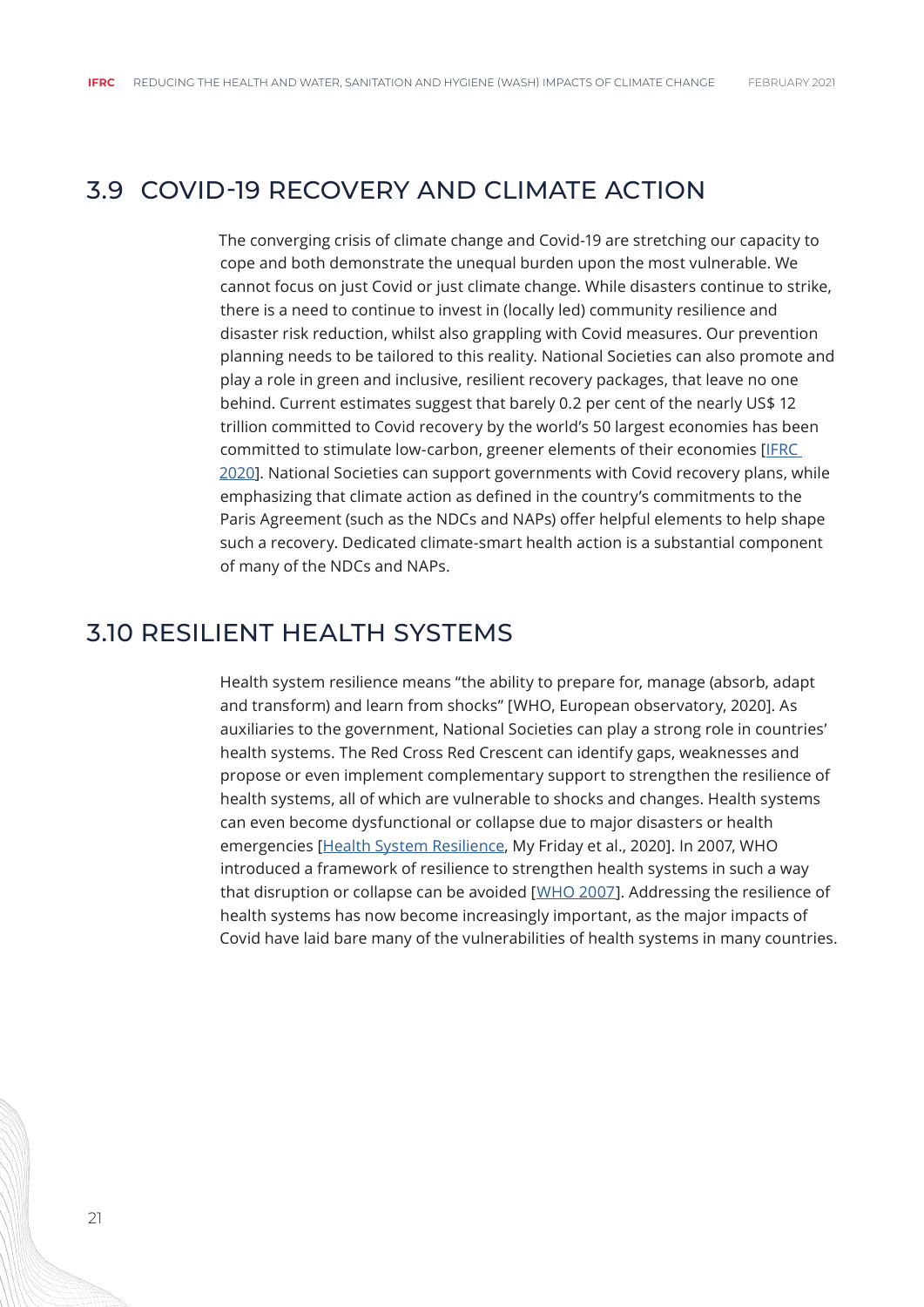#### <span id="page-21-0"></span>3.11 ONE HEALTH

For the climate and health agenda, the *One Health* approach can offer many advantages. Especially to reduce increasing pressure on livelihoods in areas that are experiencing more climate variability and ecosystem degradation, the *One Health approach*<sup>2</sup> can be recommended. It strengthens the ability of communities, National Societies and other partners to prevent, detect and respond to disease threats and play a significant role in preparing for future risks. It adopts a whole of society, all-hazard approach to epidemic and pandemic preparedness, embedded in One Health in community health promotion and community-based surveillance (CBS) activities. This approach builds greater buy-in and sustainability for improved community engagement in human and animal disease prevention, earlier alerting of local health authorities, and earlier action for the timely control of possible outbreaks. It reflects **the interconnected nature of human and animal health, as well as the environment**, which is often considered as the neglected component of the triad.

#### 3.11 ADVOCACY AND PARTNERSHIPS TO PROMOTE LOCAL HEALTH INITIATIVES IN ADAPTATION **STRATEGIES**

Country commitments to Paris are formulated in NDCs and NAPs. National Societies are well placed to engage in dialogues on climate adaptation with their governments and can bring the voice of the communities (local needs and solutions) to the table. Often local DRR and health prevention are not identified as adaptation practices, while it should be at the heart of it. We can ensure that adaptation does not comprise solely large infrastructural developments, but that it can start with less costly necessary community-based adaptation practices.

<sup>2</sup> The *One Health* approach encompasses issues such as food safety and security, zoonoses, which comprise diseases that can spread between animals and humans, as well as antibiotic resistance. Changes in temperature, precipitation patterns and humidity, combined with deforestation, unsustainable agriculture practices and irresponsible use of antibiotics in agriculture and human medicine, are bound to have devastating effects in each component of the *One Health* triad.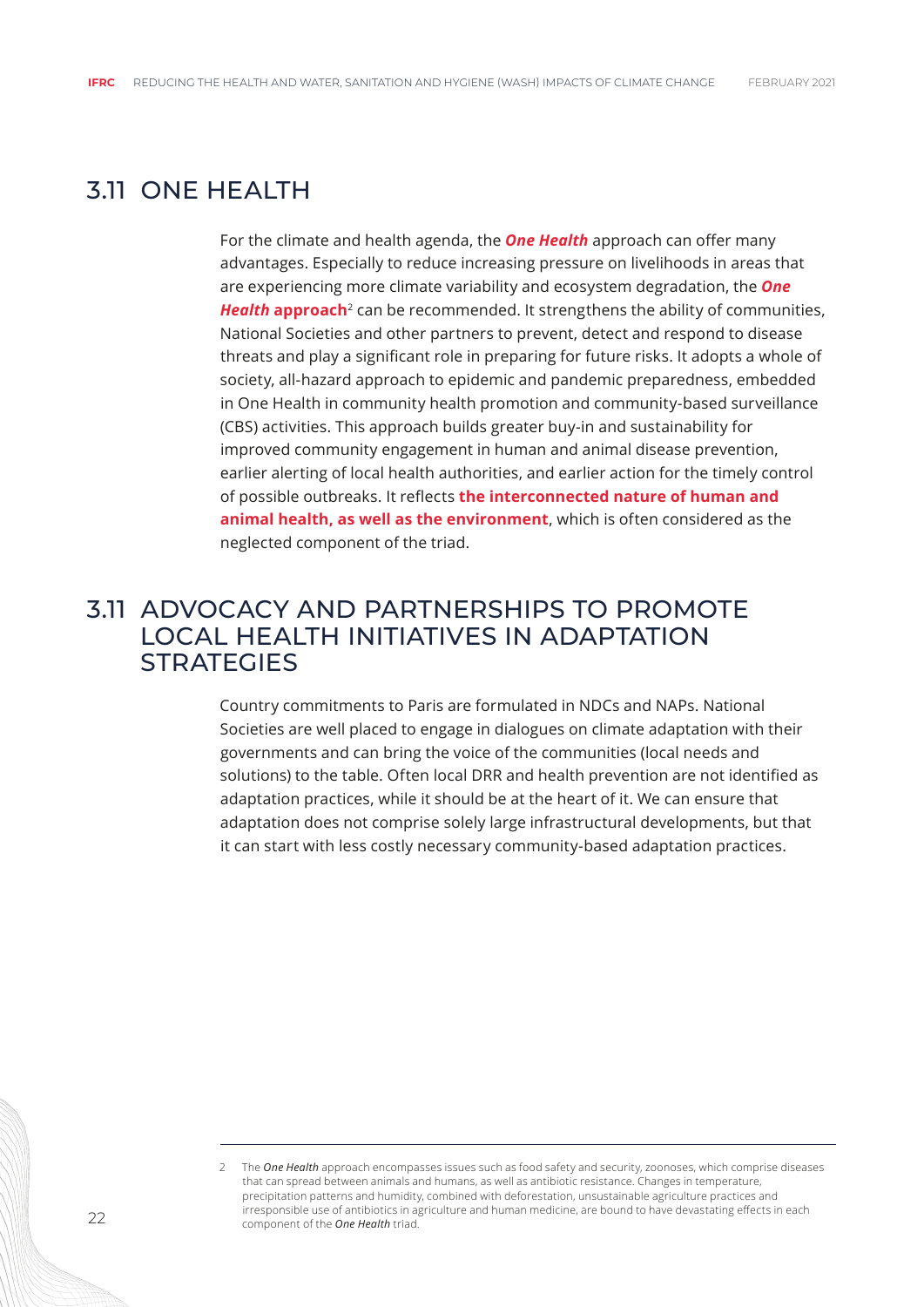### <span id="page-22-0"></span>4. TARGETS FOR SUCCESS

- **•** By 2025, 75 National Societies have completed a climate and health impact assessment.
- **•** By 2025, 60 National Societies have developed a specific plan of action or programmes in place to address the priorities identified by a climate and health impact assessment.
- **•** By 2025, 60 National Societies are engaged with their government in policy dialogues on adaptation, and/or promote local health needs and solutions as an adaptation strategy in policy dialogues.
- **•** By 2025, 250 million people are covered by new or improved multihazard (heat, cold, flood) early warning early action systems.

These indicators will part of the health and care framework monitoring and evaluation.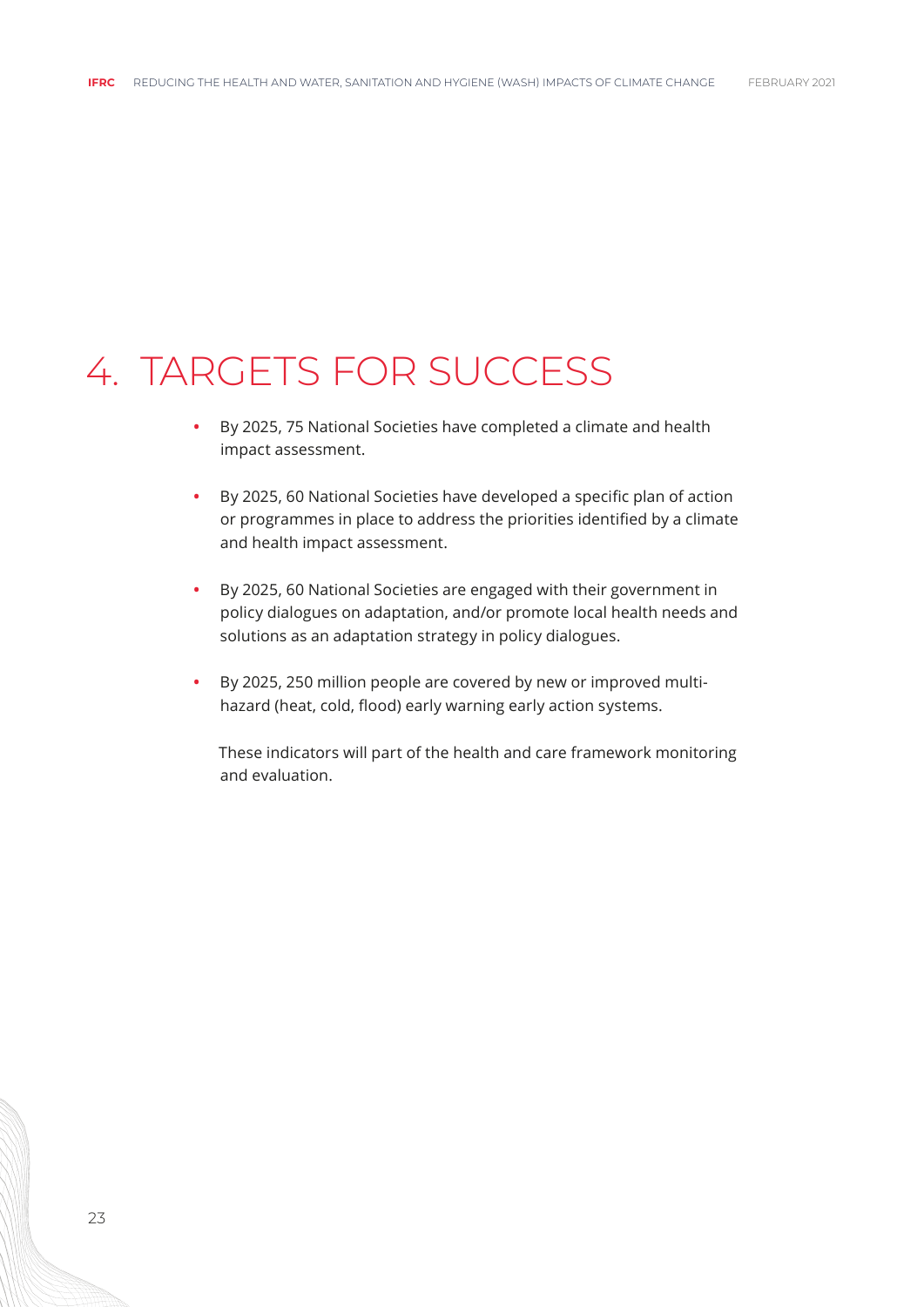### <span id="page-23-0"></span>ANNEX 1. GUIDING PRINCIPLES

- **Leave no one behind.** Inequalities impede human development and drive negative health outcomes especially amongst those who are furthest behind. Aligned with the Universal Health Coverage (UHC) agenda, the Red Cross Red Crescent will continue to reach those in need, including climate-related vulnerable people, and ensure that the health needs of a majority are identified, monitored and addressed, accounting for contextual changes over time, including after the Covid pandemic.
- **Engage and empower the vulnerable.** With community outreach, capacity building and capability enhancing activities, and an inclusive and gender-sensitive approach, National Societies will empower youth, volunteers, marginalized groups, and women to understand risks better and take up or call for dedicated evidenceinformed climate action at the local and national levels.
- **Strengthen climate responsiveness and resilience of health systems.** Red Cross Red Crescent community-based health and surveillance programmes and its extensive volunteer network and action on the ground will support public health systems to sensitize, prepare for and manage (absorb, adapt and transform) the current and future health impacts of climate change.
- **Foster and strengthen partnerships.** The Red Cross Red Crescent will leverage capacities and resources within and outside the humanitarian and development sectors, such as academia, CSOs, the private sector, governments and communities. It will work closely with national agencies and donors to improve finance flows, strengthen infrastructure, facilitate access to technology- based solutions and innovations for climate adaptation and resilience as well as support forecast-based financing mechanisms to scale up anticipatory on the ground adaptation.

**Agile and cross-sectoral approach.** [Climate-smart programming](https://www.climatecentre.org/downloads/files/What%20is%20climate-smart%20programming%20-%20MAR2020.pdf) requires a flexible and dynamic (iterative and incremental) approach. The Red Cross Red Crescent aims to accommodate the uncertainties and variability of evolving risks and vulnerabilities, both at the national and sub-national levels. Our approach will support the needs of demographic, nutritional and epidemiological transitions within communities in a changing climate.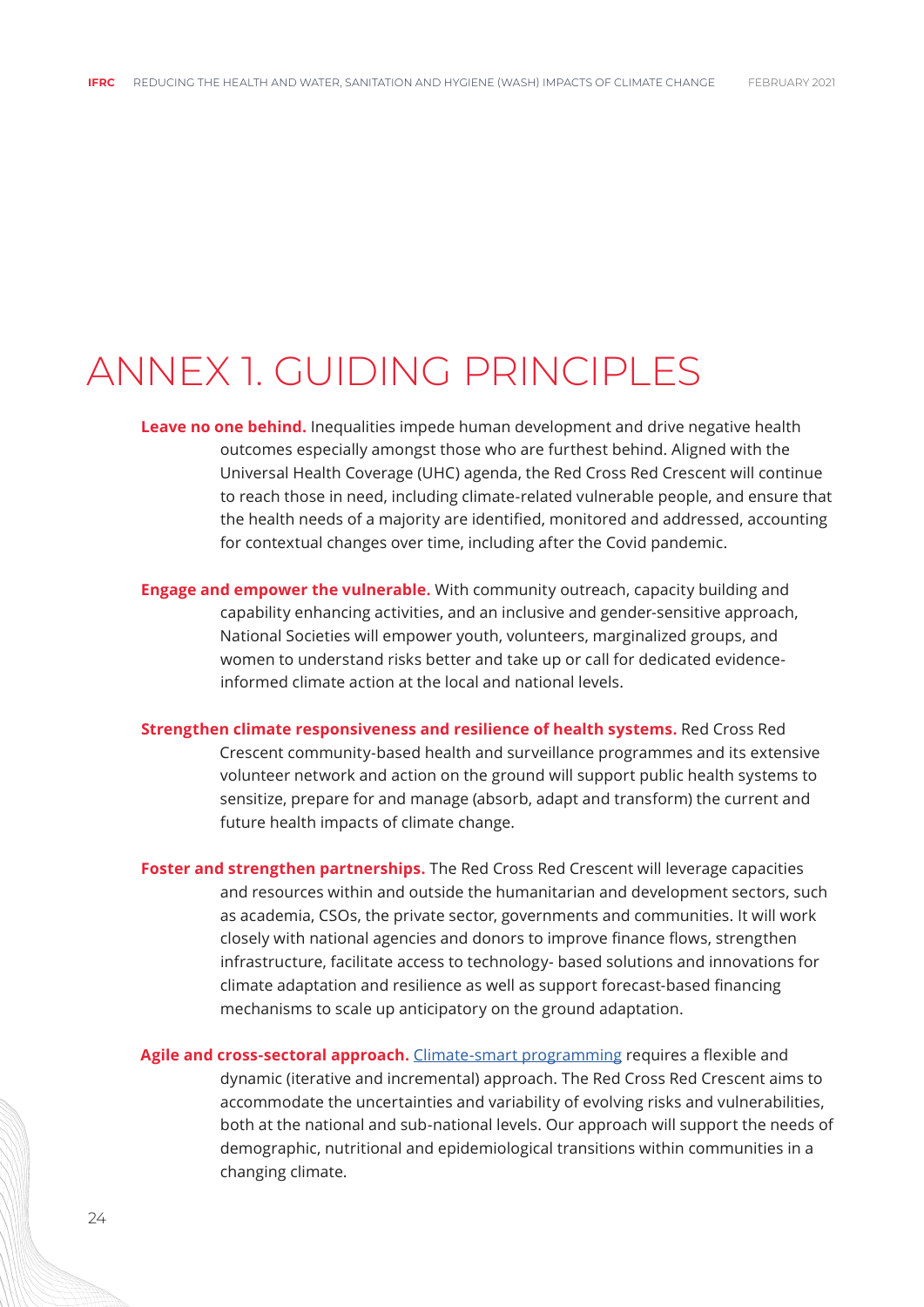# <span id="page-24-0"></span>ANNEX 2. KEY DOCUMENTS

#### INTERNATIONAL RED CROSS AND RED CRESCENT MOVEMENT

- **1.** [STRATEGY 2030 A Platform for Change](https://future-rcrc.com/wp-content/uploads/2020/01/S2030-EN.pdf)
- **2.** [Strategy 2030 Update Report Visions for the Organization](https://future-rcrc.com/wp-content/uploads/2018/11/EN-S2030-update-november-2018-003.pdf)
- **3.** [Ambitions to Address the Climate Crisis](https://media.ifrc.org/ifrc/wp-content/uploads/sites/5/2020/02/Movement-Climate-Ambitions-2020-final.pdf)
- **4.** [International Federation of Red Cross and Red Crescent Societies](http://www.climatecentre.org/downloads/files/CLIMATE%20FRAMEWORK%20FULL.pdf)  [Framework for Climate Action Towards 2020](http://www.climatecentre.org/downloads/files/CLIMATE%20FRAMEWORK%20FULL.pdf)
- **5.** The Cost of Doing Nothing: The humanitarian price of climate change [and how it can be avoided](https://media.ifrc.org/ifrc/wp-content/uploads/sites/5/2019/09/2019-IFRC-CODN-EN.pdf)
- **6.** [ICRCs Strategy 2019-22](https://www.icrc.org/en/publication/4354-icrc-strategy-2019-2022)
- **7.** [Climate Training KIT](https://www.climatecentre.org/training)
- **8.** [Climate-smart programming guidance](https://www.climatecentre.org/downloads/files/What%20is%20climate-smart%20programming%20-%20MAR2020.pdf)
- **9.** [Minimum Standards for local climate-smart disaster risk reduction.](https://www.climatecentre.org/resources-games/minimum-standards)
- **10.** [Green Response](https://media.ifrc.org/ifrc/wp-content/uploads/sites/5/2018/08/Green-Response-Snapshot-March-2018.pdf)
- **11.** [Health and Climate Change: taking care of humankind at +2°C](https://worldconference.croix-rouge.fr/taking-care-of-humankind-at-2/?lang=en)
- **12.** [Heat guide for cities](https://www.climatecentre.org/downloads/files/IFRCGeneva/RCCC%20Heatwave%20Guide%202019%20A4%20RR%20ONLINE%20copy.pdf) and [Heat guide for Branches](https://climatecentre.org/downloads/files/RCCC%20Heatwave%20Guide%202019%20NS.pdf)
- **13.** [Heat and COVID19 Guide](http://climatecentre.org/downloads/files/HWG%20appendix%20Extreme%20Heat%20during%20the%20COVID-19%20pandemic.pdf)
- **14.** [World Disasters Report 2020 \(IFRC\)](https://media.ifrc.org/ifrc/world-disaster-report-2020/)
- **15.** [Forecast-based Financing](https://www.forecast-based-financing.org/)

#### **OTHERS**

- **1.** [Lancet Countdown: Tracking progress on health and climate change](https://www.lancetcountdown.org/2020-report/)
- **2.** [UN Sustainable Development Goals](https://sdgs.un.org/goals)
- **3.** [WHO Operational framework for building climate resilient health systems](https://apps.who.int/iris/bitstream/handle/10665/189951/9789241565073_eng.pdf?sequence=1)
- **4.** [WHO Guidance for Climate Resilient and Environmentally Sustainable](https://www.who.int/publications/i/item/9789240012226)  [Health Care Facilities](https://www.who.int/publications/i/item/9789240012226)
- **5.** [The Sendai Framework for Disaster Risk Reduction 2015-2030](https://www.preventionweb.net/files/43291_sendaiframeworkfordrren.pdf)
- **6.** [Words into Action: Engaging for resilience in support of the Sendai Framework for](https://www.undrr.org/publication/words-action-guidelines-national-disaster-risk-assessment)  [Disaster Risk Reduction 2015-2030](https://www.undrr.org/publication/words-action-guidelines-national-disaster-risk-assessment)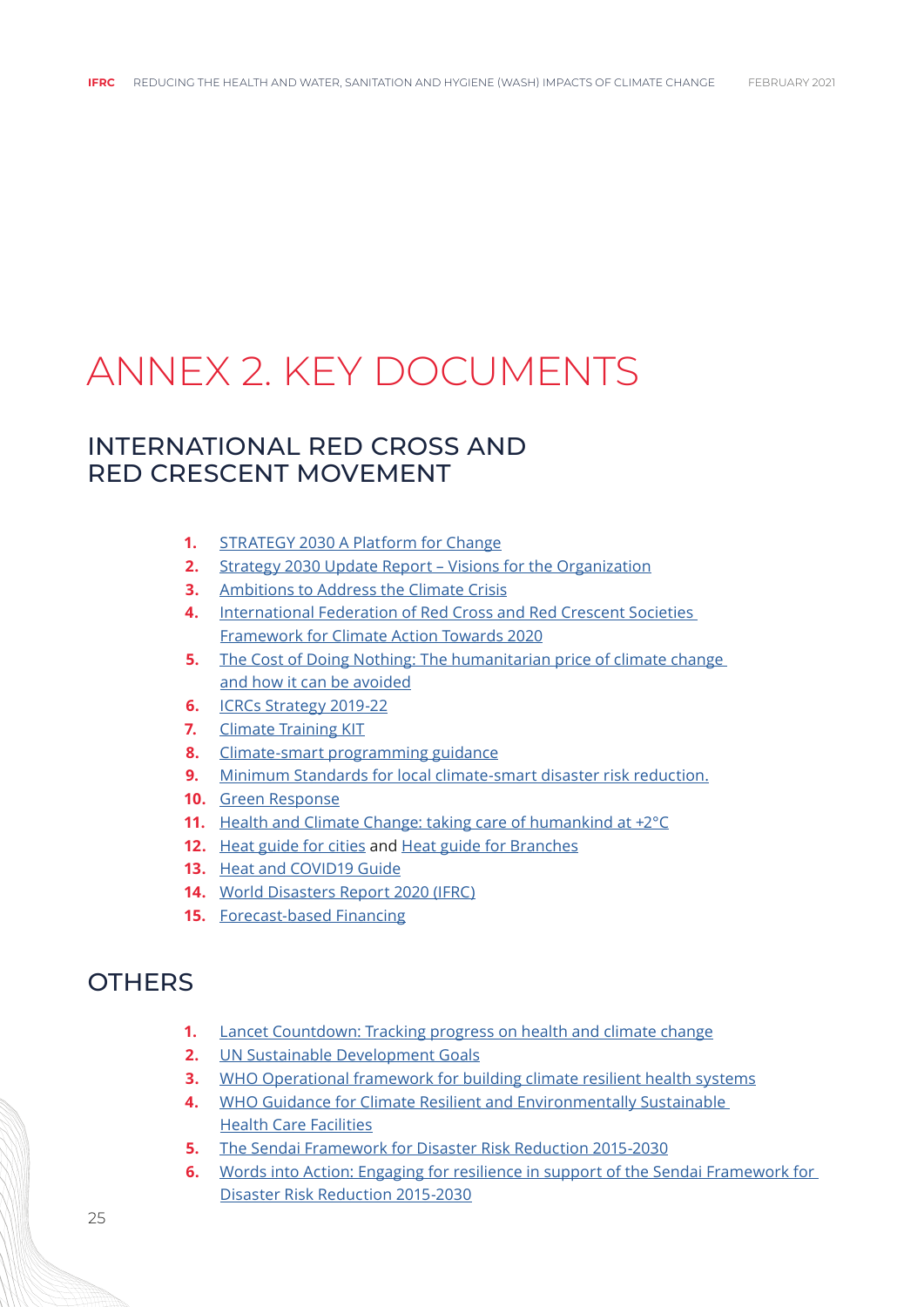### <span id="page-25-0"></span>REFERENCES

- 1. Palinkas, L., & Wong, M., *Global Climate Change and Mental Health*. Current Opinion in Psychology, 2020. **32**: p. 12-16.
- 2. UNEP, *Health and Environment Linkages Initiative: Climate Change Priority Risks.* World Health Organisation and The United Nations Environment Programme. Available at <https://www.who.int/heli/risks/climate/climatechange/en/.>Accessed on 17 November 2020.
- 3. World Health, O., *Quantitative risk assessment of the effects of climate change on selected causes of death, 2030s and 2050s.* 2014, Geneva: World Health Organization.
- 4. Tabari, H., K. Madani, and P. Willems, *The contribution of anthropogenic influence to more anomalous extreme precipitation in Europe.* Environmental Research Letters, 2020. **15**(10): p. 104077.
- 5. Bosurgi, R., *Climate crisis: healthcare is a major contributor, global report finds.* BMJ, 2019. **366**: p. l5560.
- 6. CRED, *Human Cost of Disasters: An overview of the last 20 years2000-2019*, U. CRED, Editor. 2020, Center for Research on Epidemiology of Disasters. Available at https:// [www.undrr.org/publication/human-cost-disasters-2000-2019.](www.undrr.org/publication/human-cost-disasters-2000-2019) Accessed 9 November 2020: Brussels, Belgium. p. 1-17.
- 7. UNEP, *Emissions Gap Report 2019.* 2019, United Nations Environment Programme. Available at [https://wedocs.unep.org/bitstream/handle/20.500.11822/30797/](https://wedocs.unep.org/bitstream/handle/20.500.11822/30797/EGR2019.pdf?sequence=1&isAllowed=y) [EGR2019.pdf?sequence=1&isAllowed=y.](https://wedocs.unep.org/bitstream/handle/20.500.11822/30797/EGR2019.pdf?sequence=1&isAllowed=y) Accessed on 9 November 2020.: Nairobi.
- 8. Ebi K., C.-L., D. Wyn, A, *The 1.5 Health Report: Synthesis on Health & Climate Science In The IPCC SR1.5. 2019*, Available at [https://www.who.int/globalchange/181008\\_](https://www.who.int/globalchange/181008_the_1_5_healthreport.pdf) the 1\_5\_healthreport.pdf. Accessed on 9 November 2020.: Korea.
- 9. IBPES, S*ummary for policymakers of the global assessment report on biodiversity and ecosystem services of the Intergovernmental Science-Policy Platform on Biodiversity and Ecosystem Services*. 2019, IPBES secretariat. Available at IPBES secretariat, Bonn, Germany. [https://doi.org/10.5281/zenodo.3553579.](https://doi.org/10.5281/zenodo.3553579) Accessed on 9 November 2020.: Bonn, Germany.
- 10. [Worldbank, Shockwaves report](https://www.worldbank.org/en/topic/climatechange/brief/shock-waves-managing-the-impacts-of-climate-change-on-poverty-background-papers), 2015, Petr Havlík, Hugo Valin, Mykola Gusti, Erwin Schmid, David Leclère, Nicklas Forsell, Mario Herrero, Nikolay Khabarov, Aline Mosnier, Matthew Cantele, and Michael Obersteiner
- 11. IFRC, *The Cost of Doing Nothing: The Humanitarian Price of Climate Change and How It Can Be Avoided*. 2019, International Federation of Red Cross and Red Crescent. Available at [https://media.ifrc.org/ifrc/wp-content/uploads/sites/5/2019/09/2019-](https://media.ifrc.org/ifrc/wp-content/uploads/sites/5/2019/09/2019-IFRC-CODN-EN.pdf) [IFRC-CODN-EN.pdf.](https://media.ifrc.org/ifrc/wp-content/uploads/sites/5/2019/09/2019-IFRC-CODN-EN.pdf) Accessed on 10 November 2020.: Geneva.
- 12. WHO, *7 million premature deaths annually linked to air pollution*. 2014, World Health Organisation. Available at [https://www.who.int/mediacentre/news/releases/2014/](https://www.who.int/mediacentre/news/releases/2014/air-pollution/en/) [air-pollution/en/.](https://www.who.int/mediacentre/news/releases/2014/air-pollution/en/) Available at 11 November 2020.: Geneva.
- 13. Smith, M.R. and S.S. Myers, Nature Climate Change, 2018. **8**(9): p. 834-+.
- 14. WHO. *Health and Climate Change.* 2018 [cited 2020 12 November ]; [https://www.who.](https://www.who.int/news-room/facts-in-pictures/detail/health-and-climate-change) [int/news-room/facts-in-pictures/detail/health-and-climate-change](https://www.who.int/news-room/facts-in-pictures/detail/health-and-climate-change).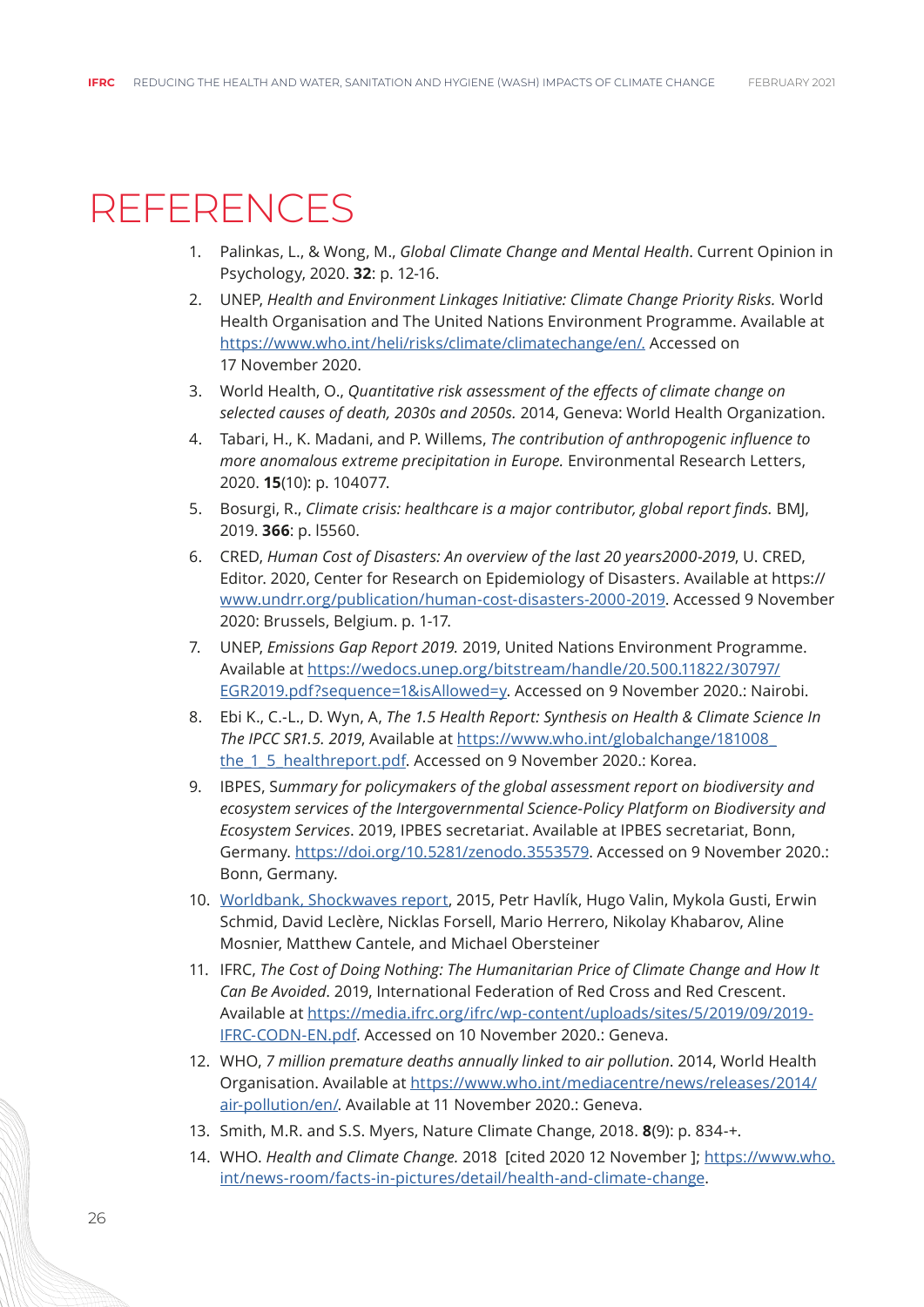- 15. WHO, *WASH in health care facilities: Global Baseline Report 2019*. 2019, World Health Organization and the United Nations Children's Fund. Available [https://apps.who.](https://apps.who.int/iris/bitstream/handle/10665/311620/9789241515504-eng.pdf) [int/iris/bitstream/handle/10665/311620/9789241515504-eng.pdf](https://apps.who.int/iris/bitstream/handle/10665/311620/9789241515504-eng.pdf). Accessed on 9 November 2020: Geneva.
- 16. WHO, *A Global Brief on Vector-Borne Diseases.* 2014, World Health Organisation, Available at [https://apps.who.int/iris/bitstream/handle/10665/111008/WHO\\_DCO\\_](https://apps.who.int/iris/bitstream/handle/10665/111008/WHO_DCO_WHD_2014.1_eng.pdf) [WHD\\_2014.1\\_eng.pdf](https://apps.who.int/iris/bitstream/handle/10665/111008/WHO_DCO_WHD_2014.1_eng.pdf), Accessed 9 November 2020: Geneva.
- 17. Semenza, J.C. and J.E. Suk, *Vector-borne diseases and climate change: a European perspective.* FEMS Microbiology Letters, 2018. **365**(2).
- 18. Hales, S., et al., *Potential effect of population and climate changes on global distribution of dengue fever: an empirical model.* Lancet, 2002. **360**(9336): p. 830-4.
- 19. Ryan, S.J., C.A. Lippi, and F. Zermoglio, *Shifting transmission risk for malaria in Africa with climate change: a framework for planning and intervention.* Malaria Journal, 2020. **19**(1): p. 170.
- 20. Morens, D.M. and A.S. Fauci, *Emerging Pandemic Diseases: How We Got to COVID-19*. Cell, 2020. **182**(5): p. 1077-1092.
- 21. Morens, D.M., G.K. Folkers, and A.S. Fauci, *The challenge of emerging and re-emerging infectious diseases*. Nature, 2004. **430**(6996): p. 242-249.
- 22. ICF. *Guidance: International Climate Finance*. 2018.
- 23. IFRC, *A humanitarian recipe for a green, resilient and inclusive recovery from COVID-19.* 2020, Solferino Academy and International Federation of the Red Cross and Red Crescent Societies. Available at [https://future-rcrc.](https://future-rcrc.com/2020/07/03/a-humanitarian-recipe-for-a-green-resilient-and-inclusive-recovery-from-covid-19/) com/2020/07/03/a-humanitarian-recipe-for-a-green-resilient-and-inclusiverecovery-from-covid-19/. Accessed on 17 November 2020.: Geneva.
- 24. IFRC, *Strategy 2030: Platform for Change (Local Action Global Reach)*. 2020, The International Federation of Red Cross and Red Crescent Societies (IFRC). Available at [https://future-rcrc.com/wp-content/uploads/2020/01/S2030-EN.pdf.](https://future-rcrc.com/wp-content/uploads/2020/01/S2030-EN.pdf) Accessed on 11 November 2020.: Geneva.
- 25. IFRC, *Framework for Climate Action Towards 2020.* 2017, International Federation of Red Crossand Red Crescent Societies. Available at [http://www.climatecentre.org/](http://www.climatecentre.org/downloads/files/CLIMATE%20FRAMEWORK%20FULL.pdf) [downloads/files/CLIMATE%20FRAMEWORK%20FULL.pdf](http://www.climatecentre.org/downloads/files/CLIMATE%20FRAMEWORK%20FULL.pdf). Accessed on 11 November 2020.: Geneva.
- 26. UNISDR, *Sendai Framework for Disaster Risk Reduction 2015-2030*. United Nations Office for Disaster Risk Reduction. Available at [https://www.preventionweb.net/](https://www.preventionweb.net/files/43291_sendaiframeworkfordrren.pdf) [files/43291\\_sendaiframeworkfordrren.pdf](https://www.preventionweb.net/files/43291_sendaiframeworkfordrren.pdf). Accessed 12 November 2020.: Geneva.
- 27. IFRC, *Green Response.* 2018, International Federation of the Red Cross and Red Crescent Societies. Available at [https://media.ifrc.org/ifrc/wp-content/uploads/](https://media.ifrc.org/ifrc/wp-content/uploads/sites/5/2018/08/Green-Response-Snapshot-March-2018.pdf) [sites/5/2018/08/Green-Response-Snapshot-March-2018.pdf.](https://media.ifrc.org/ifrc/wp-content/uploads/sites/5/2018/08/Green-Response-Snapshot-March-2018.pdf) Accessed on 12 November 2020.: Geneva.
- 28. WHO, *2018 WHO health and climate change survey report: tracking global progress.* 2019, World Health Organisation (WHO/CED/PHE/EPE/19.1). Available at [https://apps.](https://apps.who.int/iris/bitstream/handle/10665/329972/WHO-CED-PHE-EPE-19.11-eng.pdf?ua=1) [who.int/iris/bitstream/handle/10665/329972/WHO-CED-PHE-EPE-19.11-eng.](https://apps.who.int/iris/bitstream/handle/10665/329972/WHO-CED-PHE-EPE-19.11-eng.pdf?ua=1) [pdf?ua=1](https://apps.who.int/iris/bitstream/handle/10665/329972/WHO-CED-PHE-EPE-19.11-eng.pdf?ua=1). Accessed 12 November 2020.